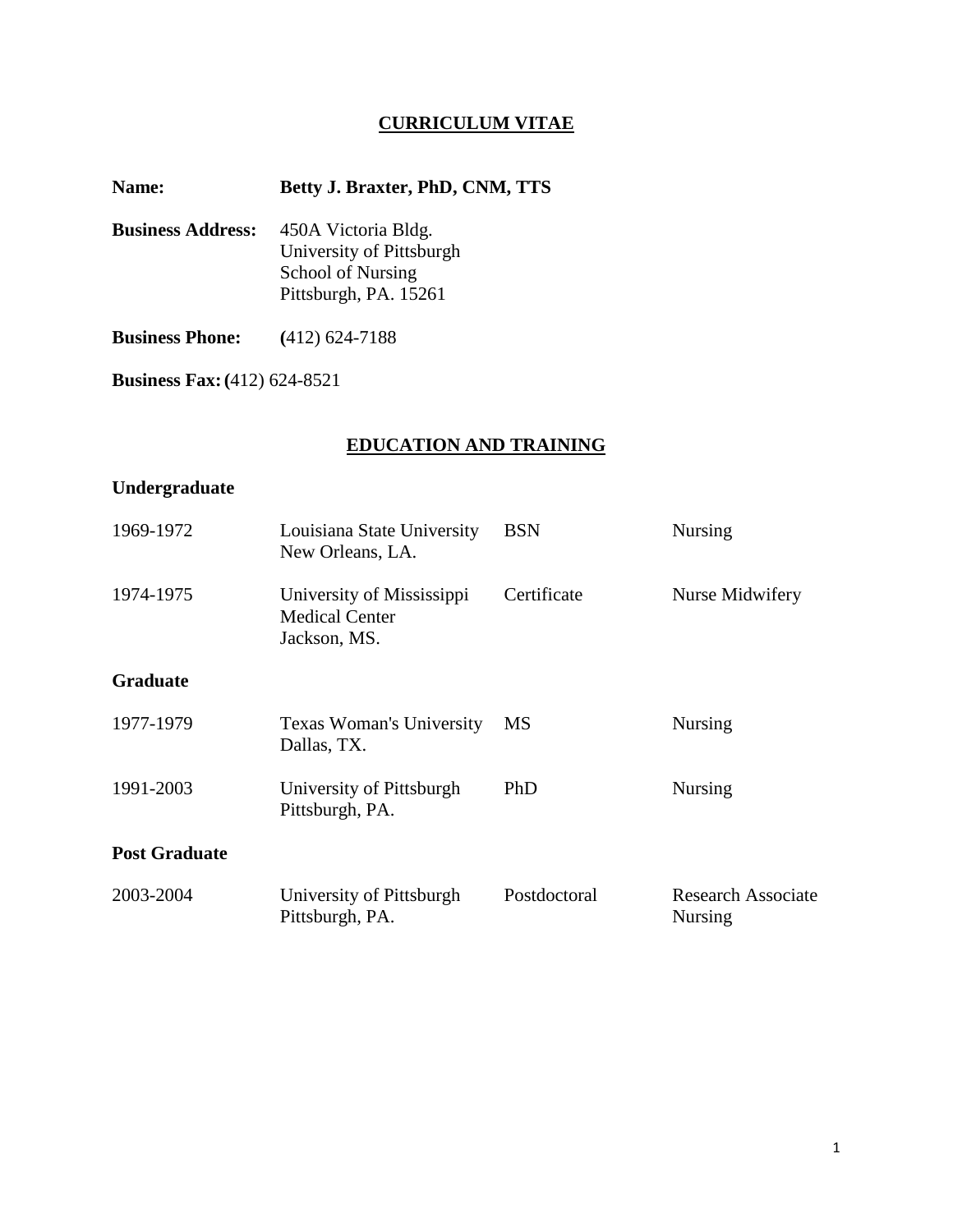# **APPOINTMENTS AND POSITIONS**

# **Academic**

| 2007-2009           | University of Pittsburgh<br>Pittsburgh, PA.               | <b>Assistant Professor</b>                  |
|---------------------|-----------------------------------------------------------|---------------------------------------------|
| 2004-2007           | University of Pittsburgh<br>Pittsburgh, PA.               | <b>Research Associate</b>                   |
| 1994-2003           | University of Pittsburgh<br>Pittsburgh, PA.               | <b>Graduate Student</b><br>Researcher (GSR) |
| 1993-1994           | University of Pittsburgh<br>Pittsburgh, PA                | <b>Graduate Student</b><br><b>Assistant</b> |
| 1985-1990           | Southern University<br>Baton Rouge, LA.                   | Instructor                                  |
| <b>Non-Academic</b> |                                                           |                                             |
| 1992                | Earl K. Long Hospital<br>Baton Rouge, LA.                 | <b>Staff Nurse</b>                          |
| 1991-1992           | King Fahd Medical Center<br>Dharan, Saudi Arabia          | Nurse Educator                              |
| 1981-1982           | Parkland Hospital<br>Dallas, TX.                          | Pool Nurse                                  |
| 1979-1981           | Earl K. Long Hospital<br>Baton Rouge, LA.                 | Supervisor                                  |
| 1976                | Earl K. Long Hospital<br>Baton Rouge, LA                  | <b>Staff Nurse</b>                          |
| 1975-1976           | University of Mississippi<br>Medical Center, Jackson, MS. | <b>Staff Nurse Midwife</b>                  |
| 1972-1974           | Earl K. Long Hospital<br>Baton Rouge, LA.                 | <b>Staff Nurse</b>                          |

# **LICENSURE AND CERTIFICATION**

| 11/17/03 | RN-334282-L |  |
|----------|-------------|--|
|          |             |  |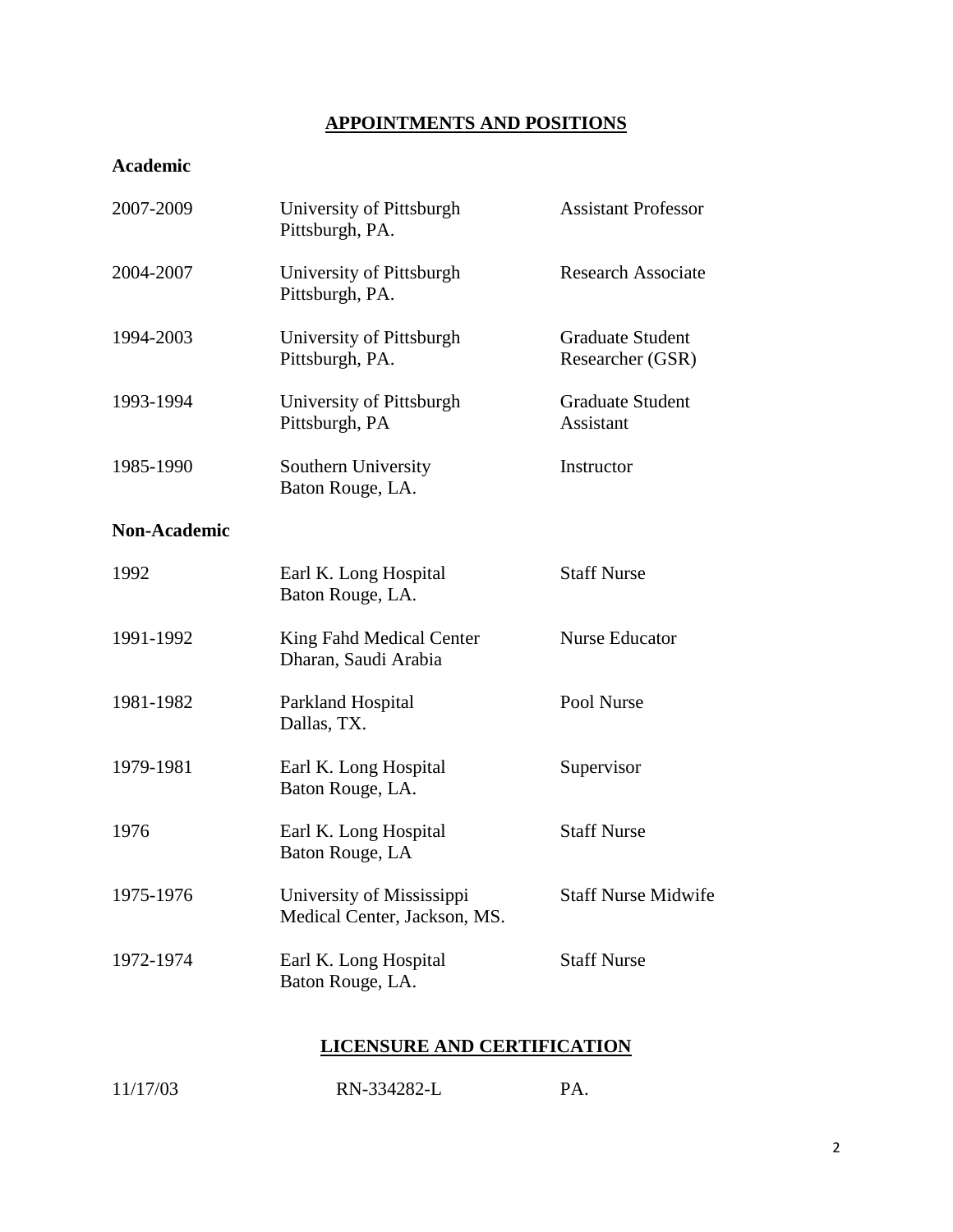## **MEMBERSHIP IN PROFESSIONAL AND SCIENTIFIC SOCIETIES**

| Date | Organization                             |
|------|------------------------------------------|
| 2014 | <b>ATTUD</b>                             |
| 2010 | Society for Behavioral Medicine          |
| 2009 | American College of Nurse Midwives       |
| 2007 | <b>National Black Nurses Association</b> |
| 2007 | <b>Eastern Nursing Research Society</b>  |
| 2004 | Society for Research on Adolescence      |
| 2003 | Sigma Theta Tau, Eta Chapter             |

## **PUBLICATIONS**

# **Refereed Articles**

- 1. \*Doswell, W., Millor, G. Thompson, H., & **Braxter, B.** (1998). Self-image and self-esteem in African-American preteen girls: Implications for mental health. Issues in Mental Health Nursing, 19(1), 71-94.
- 2. \*Albrecht, S. A., Cornelius, M.D., **Braxter, B.**, Stone, C., Cassidy, B., & Reynolds, M. (1999). An assessment of nicotine dependence among pregnant adolescents. Journal of Substance Abuse and Treatment, 16(4), 337-344.
- 3. \*Albrecht, S.A., Taylor M.V., **Braxter, B.J.**, & Reynolds, M.D.(2001). A descriptive study of smoking patterns among two racial groups of pregnant adolescents. Journal of Addiction Nursing, 13(1, 19-30.
- 4. \*Doswell, W.M., Kim, Y., **Braxter, B.**, Taylor, J., Kitutu, J., & Hsu, Y.Y. (2003). A theoretical model of early teen sexual behavior: What research tells us about mother's influence on the sexual behavior of early adolescent girls. Journal of Theory Construction & Testing, 7(2), 56-61.
- 5. \*Doswell, W.M., **Braxter, B.**, & Cha, E. (2005). Examination of theory of reasoned action variables among preteen African American girls. Annals of Behavioral Medicine, 29 Supplement, p. S016.
- 6. \*Constantino, R., Crane, P.A., Noll, B.S., Doswell, W.M., & Braxter, B. (2007). Exploring the feasibility of email-mediated interaction in survivors of abuse. Journal of Psychiatric and Mental Health Nursing, 14(3), 291-301.
- 7. **\*Braxter, B.J.**, Doswell, W.M., & Ren, D. (2011) Another look at heterosocial behaviors: One side of the early intimate sexual behaviors coin. Social Work in Public Health, 20, 35- 45.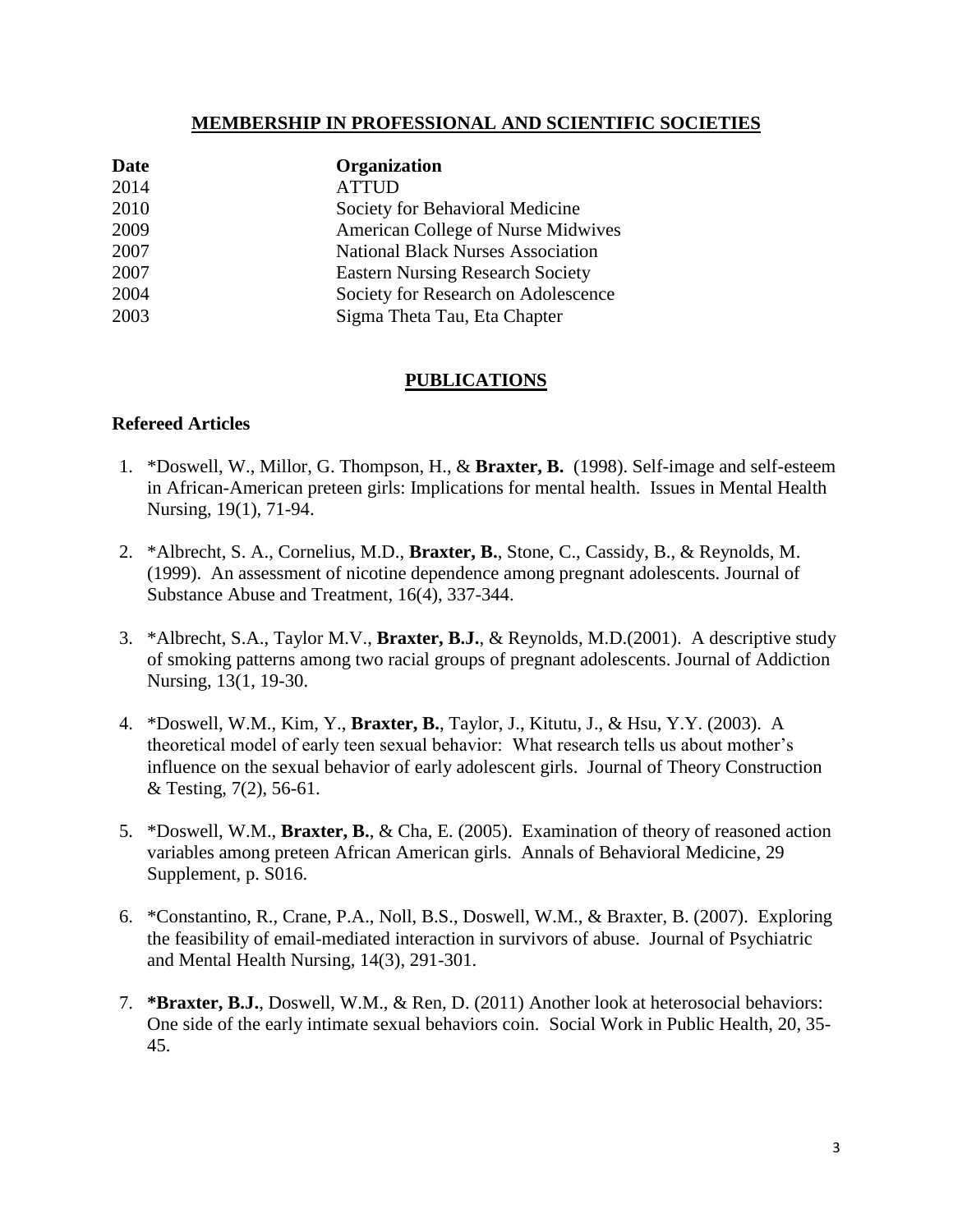- 8. **\*Braxter, B.J.**, Doswell, W.M., Kregg-Byers, C.M., & Ren, D. (2011). "Think It Over Baby" A parenting simulation activity for middle school African American girls. Annals of Behavioral Medicine, 41 Supplement, s40.
- 9. \*Doswell, W.M., **Braxter, B.J.** Cha, E., & Kim, K.H. (in press) Testing the Theory of Reasoned Action in explaining sexual behavior among African American young teen girls. Journal of Pediatric Nursing.
- 10. \*Chasens, E, **Braxter, B.J.**, Delle, K.L., & Maramag, M.S.A. submitted). Effect of breastfeeding or sleep in infants and mothers. Applied Nursing Research.
- 11. Burns, H.K., Puskar, K., Flaherty, M.T., Mitchell, A., Fioravanti, M., Talcott, K., Terhorst, L., Woomer, G., & **Braxter, B.** (submitted). Development of an innovative partnership to teach substance use screening and brief intervention to undergraduate nursing students. Journal of Addictions Nursing.
- 12. \*Puskar, K., Burns, H., Terhorst, L., Gotham, H.G., Hagle, H., Mitchell, A., **Braxter, B.**, Fioravanti, M., Kane, I., Talcott, K.S., Woomer, G.R. (submitted) Effectiveness of SBIRT Training with Nursing Students. Report Paper to The Association for Medical Education and Research in Substance Abuse (AMERSA)
- 13. **\*Braxter, B.J.**, Doswell, W.M., Fleming, R., Constantino, R., Matambandzo, A., &Wu, L. (2012). A collaboration to evaluate the impact of a Teen Dating Violence (TDV) Information program on High School students' TDV knowledge. Annals of Behavioral Medicine, 43(Supp. 1), s208.
- 14. \*Puskar, K., Gotham, H.J., Terhorst, L, Hagle, H., Mitchell, A, M., **Braxter, B.**, Fioravanti, M., Kane, I., Talcott, K.S., Woomer, G.R., Burns, H.K. (2013). Effects of SBIRT education and training on nursing students' attitudes toward working with patients who use alcohol and drugs. Substance Abuse, 34(2), doi:10.1080/08897077.2012.715621. On-line.
- 15. \*Terhorst, L., Gotham, H., J., Puskar, K.R., Mitchell, A.M., Talcott, K., **Braxter, B.**, Hagle, H., Fioravanti, M., Woomer, G.R. (2013). Confirming the factor structure of the alcohol and alcohol problems questionnaire (AAPPQ) in a sample of baccalaureate nursing students. Research in Nursing and Health, DOI: 10.1002/nur.21537.
- 16. **\*Braxter, B.J.**, Fischl, A., & Ren, D. (2014). Obesity and smoking prevalence among women of childbearing age (18-29 years) utilizing 2007-2008 NHANES Data. Annals of Behavioral Medicine, 47(Suppl.), s206.
- 17. \*Doswell, W., **Braxter, B.J.**, & Brown, C. (2014). A parish nurse intervention model to reduce behavioral health risk in women in urban communities. Annals of Behavioral Medicine, 47(Suppl.), s262.
- 18. \*Puskar, K., Gotham, H.J., Terhorst, L, Hagle, H., Mitchell, A, M., **Braxter, B.**, Fioravanti, M., Kane, I., Talcott, K.S., Woomer, G.R., Burns, H.K. (2013). Effects of SBIRT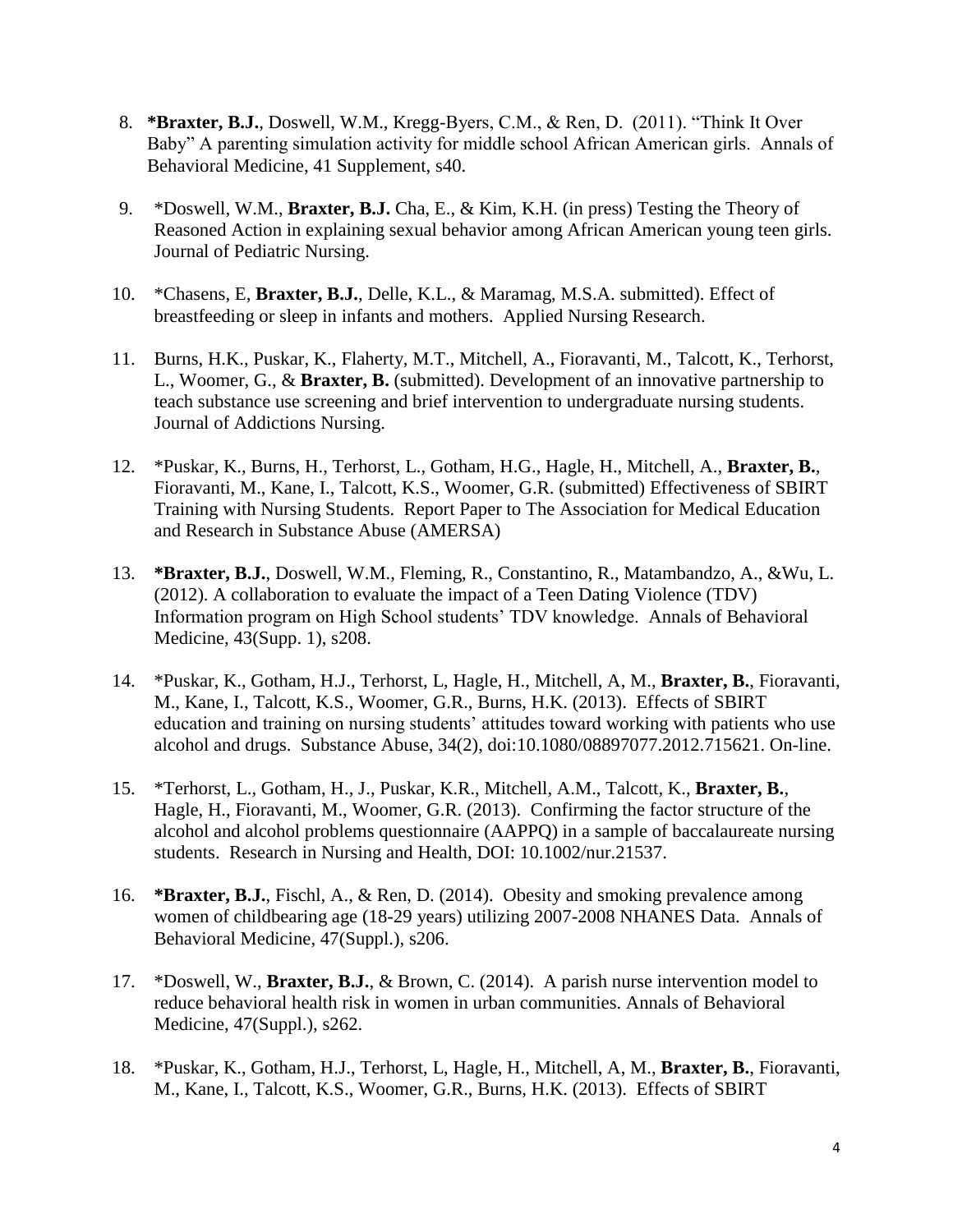education and training on nursing students' attitudes toward working with patients who use alcohol and drugs. Substance Abuse, 34(2), 122-128, doi: 10.1080/08897077.2012.715621

- 19. \*Terhorst, L., Gotham, H., J., Puskar, K.R., Mitchell, A.M., Talcott, K., **Braxter, B.**, Hagle, H., Fioravanti, M., Woomer, G.R. (2013). Confirming the factor structure of the alcohol and alcohol problems questionnaire (AAPPQ) in a sample of baccalaureate nursing students. Research in Nursing and Health, 36(4), 412-22, doi: 10.1002/nur.21537
- 20. **\*Braxter, B.**, Puskar, K., Mitchell, A.M., Hagle, H., Gotham, H., Terry, M.A. (2014). Nursing students' experiences with screening, brief intervention, and referral to treatment (SBIRT) for substance use in the clinical/hospital setting. Journal of Addictions Nursing, 26(3), 122-129/
- 21. **\*Braxter, B.J.**, Fischl, A., & Ren, D. (2014). Obesity and smoking prevalence among women of childbearing age (18-29 years) utilizing 2007-2008 NHANES Data. Annals of Behavioral Medicine, 47(Suppl.), s206.
- 22. \*Horner, M.S., Reynolds, M., **Braxter, B.**, Kirisci, L., & Tarter, R. (accepted for publication, 2015). Temperament disturbances measured in infancy progress to substance use disorder 20 years later. Journal of the American Academy of Child & Adolescent Psychiatry.
- 23. **\*Braxter, B.J.**, Fischl, A. Dickson-Keith, J., Williams, M. (2015). Tobacco use and diabetes intervention and referral process with NP-PittNet Nurse Practitioners. Annals of Behavioral Medicine, (Suppl).
- 24. Doswell, W, M & **Braxter, B.** (2015). "Kids can cook:" From community program to research. Annals of Behavioral Medicine, (Suppl).
- 25. **Braxter, B.J.** Women of color and smoking: Past, Present, and Future. People of color in the United States: Contemporary issues in education, work, community, health, and immigration. (vol4).
- 26. Doswell, W., **Braxter, B.,** & Beaudoin, E.,(2016). Perceived stress and ways of coping in African, African American, and Afro-Caribbean students. Annals of Behavioral Medicine, 50(Suppl.), S1-D335. DOI.10.1007/s12160-015-9766-4.
- 27. Plesko, C., **Braxter, B.,** Dickson-Keith, Williams, M., & Fischl, A. (2016). What do nurse practitioners know and ask their patients about concerning electronic cigarettes? [Rapid Communication Abstract]. Society of Behavioral Medicine, D183a, p. 180.
- 28. Constantino, R.E., **Braxter, B.**, Ren, D., Burroughs, J., Doswell, W., Wu, L., Hwang, H., Klem, M.L., & Joshi, J.B.D. (2016). Comparing online with face-to-face intervention in intimate partner violence: A randomized clinical study. . Annals of Behavioral Medicine, 50(Suppl.), S1-S335. D335. DOI.10.1007/s12160-015-9766-4.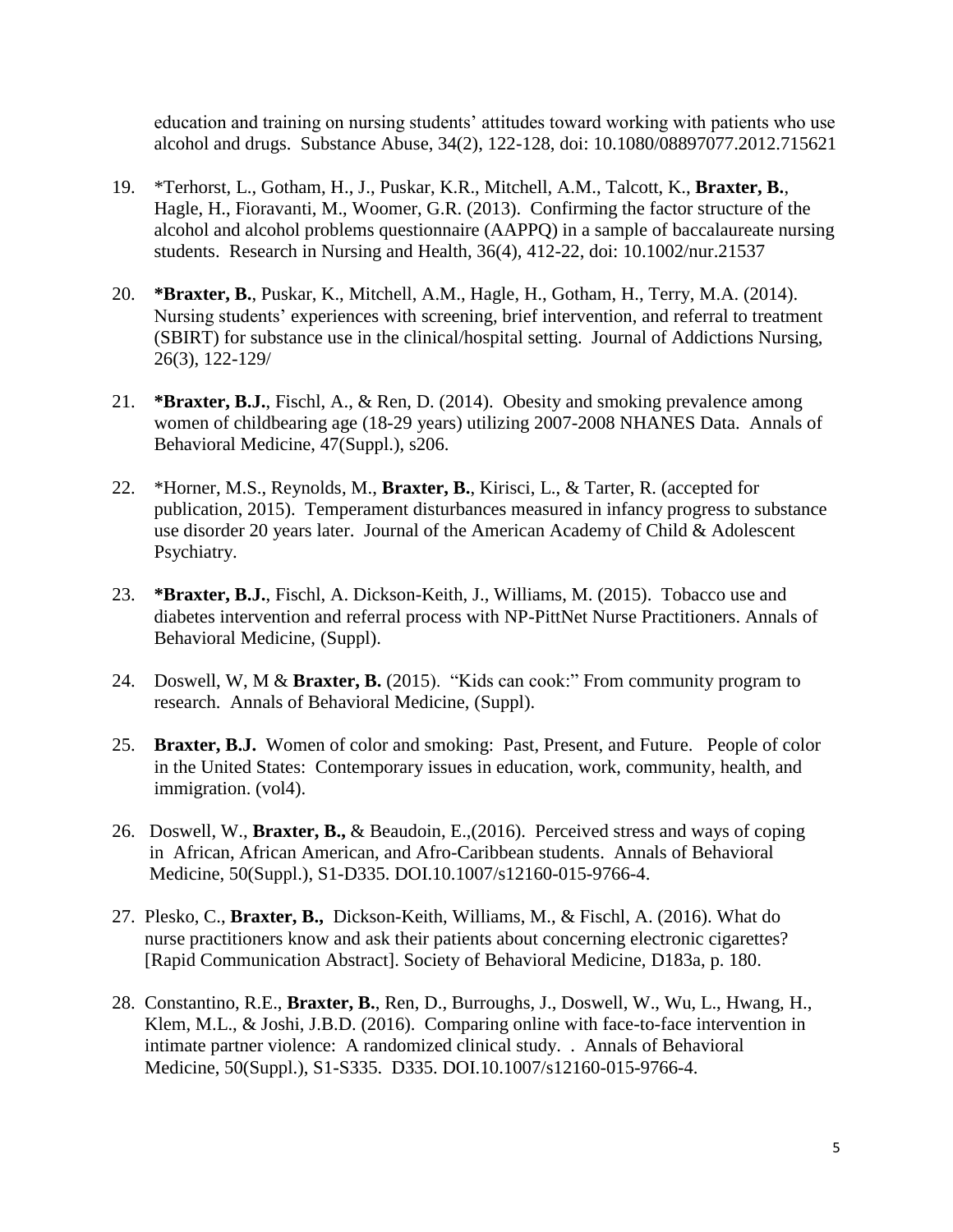29. Cha, E.S., Paul, S., Giulermo, U., Braxter, B., & Faulkner, M. (2018). Dietary behaviors in glucose metabolism in young adults at risk for type 2 diabetes. The Diabetes Educator. In press.

## **Other Publications**

- 1. Doswell, W.M., & **Braxter, B.** (2002). Risk taking behaviors in early adolescent minority women: Implications for research and practice. JOGNN-Journal of Obstetric, Gynecologic & Neonatal Nursing, 31(4), 454-461.
- 2. Doswell W.M., Portis S., Jemison T., Kaufmann J., **Braxter B.**, & Green L. (2004). The NIA Group Building a sense of purpose in preadolescent African American girls: A novel approach to nursing leadership in community health. Nursing Leadership Forum, 8(3), 95- 100.
- 3. Olshansky, E., Sacco, D., **Braxter, B.**, Dodge, P., Hughes, E., Ondeck, M., Stubbs, M.L., & Upvall, M.J.(2005). Participatory action research to understand and reduce health disparities. Nursing Outlook, 53(3), 121-126.
- 4. Doswell, W., **Braxter, B.**, Dabbs, A., Nilsen, W., & Klem, M. (2013). mHealth: Technology for nursing practice, education, and research. Journal of Nursing Education and Practice, 3(10), 99-109.
- 5. Doswell, W., **Braxter, B.**, & Klem, M.L. Sexuality Adolescence. In Gullotta, T. P., & Bloom, M. (Eds.) Encyclopedia of Primary Prevention and Health Promotion Part II. (2nd Ed.), New York: Springer.
- 6. **Braxter, B.** (2015, September 2-8). Douplas support smoking cessation. *New Pittsburgh Courier*, pp. B4.
- 7. **Braxter, B.J.** (2016). Women and smoking: Past, present, and future. Contemporary issues for people of color: Surviving and thriving in the U.S. today. Vol. 4. Health and Wellness, 302-310.
- 8. Braxter, B.J. (2018). Two questions, not one. *District 6 Newsletter*, Fall 2017.

# **RESEARCH**

## **Principal Investigator**

Principal Investigator Betty J. Braxter Institution University of Pittsburgh Funding Agency/Grant Number University of Pittsburgh,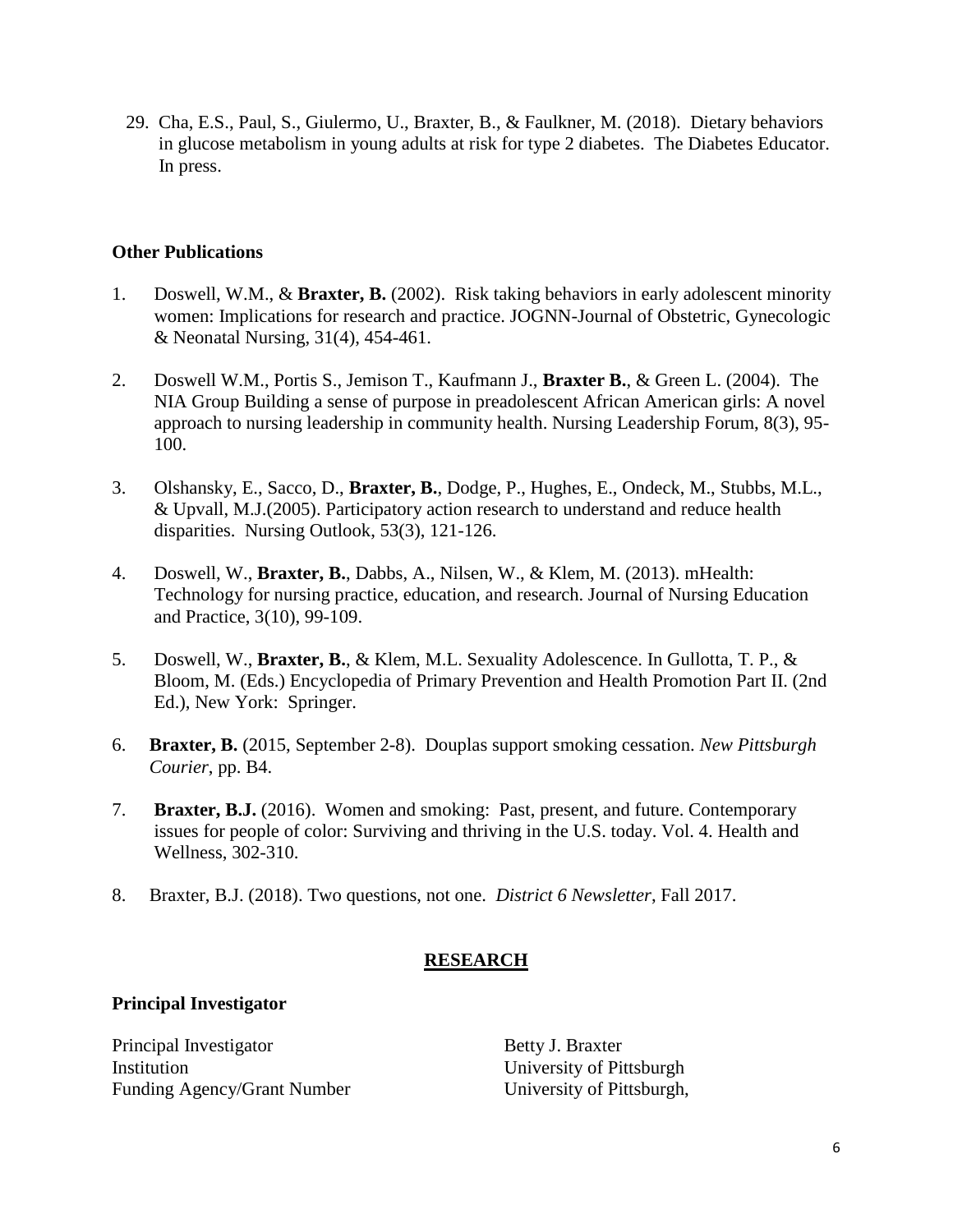Years Inclusion and Percent Effort  $7/1/2012 - 6/30/2014$ Total Amount of Award \$14,385

Principal Investigator Betty J. Braxter Institution University of Pittsburgh Funding Agency/Grant Number University of Pittsburgh

Years Inclusion and Percent Effort  $7/2011 - 7/2013$ Total Amount of Award \$15,300

#### **Co-Investigator**

Principal Investigator Willa M. Doswell Institution University of Pittsburgh Funding Agency/Grant Number **Oncology Nursing Society** 

Years Inclusive and Percent Effort 3/15/07-3/15/10:2.5% Total Amount of Award \$10,000

Principal Investigator Willa M. Doswell Institution University of Pittsburgh Funding Agency/Grant Number Staunton Farms Foundation

Years Inclusive and Percent Effort 10/15/08-10/14/10; 2.5% Total Amount of Award \$55,277

Principle Investigator **IERC INCRES** Jerome Taylor Institution University of Pittsburgh Funding Agency/Grant Number POISE Foundation

Years Inclusive 2014

Center for Research and Evaluation Title of Grant NP-PittNet Nurse Practitioner Knowledge and Perceptions of PA cAARDs!: A University of Pittsburgh School of Nursing: NP PittNet, and PHMC Proposed Collaboration

Central Research Development Fund Title of Grant Doulas as Change Agents: My Doula and Me Project

Title of Grant Protecting Daughter's Against Cancer in a Multi-Ethnic Sample of Mothers and their Preteen and Adolescent Girls

Title of Grant Parish Nurse/Project Uplift: Reducing Mental Health and Behavioral Health Risk in Urban Communities: An Evidence Based Project

Title of Grant Pittsburgh Schools Social Justice Descriptive Study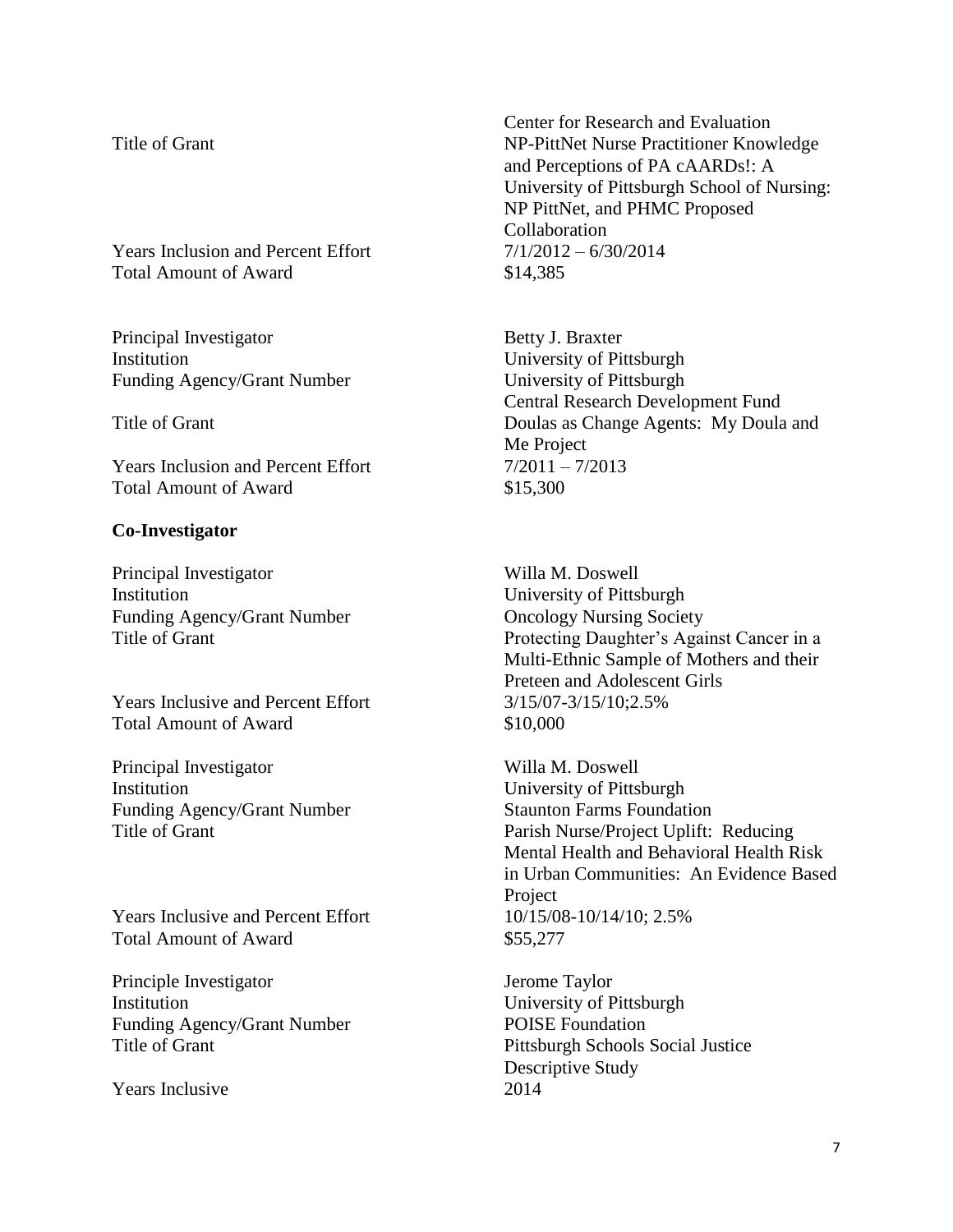Total Amount of Award  $$5,000$ 

Principal Investigator Willa M. Doswell Institution University of Pittsburgh

Funding Agency/Grant Number Office of the Provost and University Research Council Title of Grant Teaching Healthy Eating Behavior in Low-Resource African American Neighborhoods: "The Kids Can Cook Program" (Submitted)

Year Inclusive and Percent Effort 2017-2018 Total Amount of Award  $$5,000.00$ 

# **OTHER SCHOLARLY ACTIVITIES**

## **Manuscript Reviewer**

| 2014 | Journal of Translational and Behavioral Medicine |
|------|--------------------------------------------------|
| 2013 | <b>Nursing Science Quarterly</b>                 |
| 2012 | Journal of Research in Nursing and Health        |
| 2011 | Journal of Research in Nursing and Health        |
| 2010 | Journal of School Nursing                        |
| 2007 | Journal for Specialist in Pediatric Nursing      |
| 2005 | Journal of Nicotine and Tobacco Research         |

# **UNPUBLISHED PRESENTATIONS**

# **International**

- 1. Doswell, W.M., **Braxter, B**., & Cha. J. (2005, July). An assessment of the impact of African-American mother-daughter relationships on intention to engage in sexual behavior in middle school girls. Poster session presented at Sigma Theta Tau 16th Internal Research Conference, Hawaii's Big Island, Hawaii.
- 2. Doswell, W.M., **Braxter, B.J.**, Kim, Y., & Kang, H.J. (2006,July) Premarital attitudes and norms as predictors of the intention to engage in sexual behaviors among African-American middle school girls. Poster session presented at Sigma Theta Tau 17th International Research Conference, Montreal, Canada.
- 3. **Braxter, B.J.** (2007, July). Adequacy of the Fagerstrom Test for Nicotine Dependence with pregnant adolescent smokers. Paper presented at Sigma Theta Tau 18th International Research Conference, Vienna, Austria.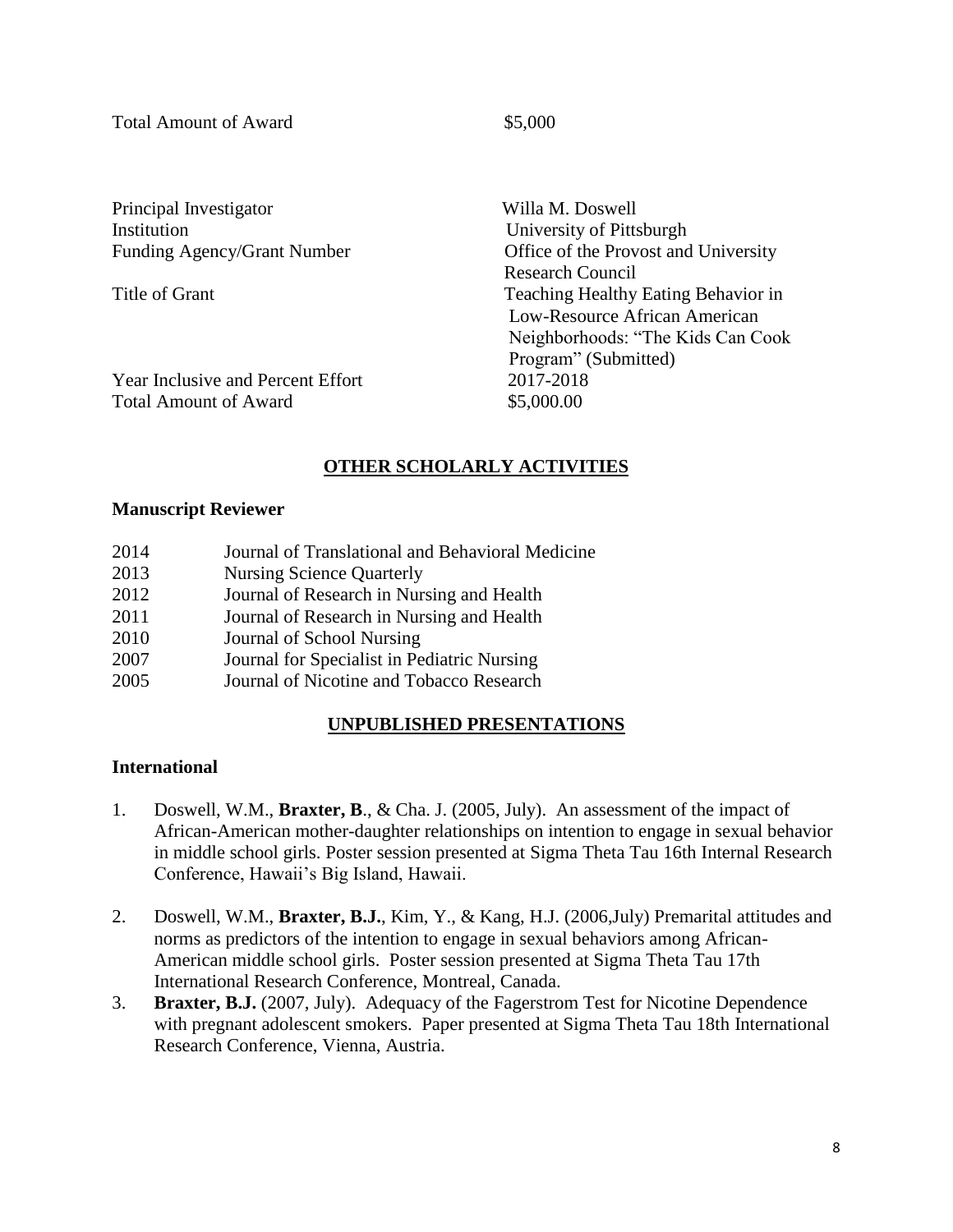- 4. Doswell, W.M., & **Braxter, B.J.** (2007, July). An interdisciplinary study of heterosocial behaviors and sexual behavior in adolescent girls. Paper presented at Sigma Theta Tau 18th International Research Conference, Vienna, Austria.
- 5. Founds, S., Scheuer, L., Northcott, L., Burns, H., & **Braxter, B.J.** (2009, January). Pilot study of out of hospital birth simulation for student nurses. Poster session of work in progress presented at the 9th Annual International Meeting on Simulation in Health Care, Buena Vista, Fla.
- 6. **Braxter, B.J.**, Doswell, W.M., Ren, D., & Wu, K. (2009. July). Another look at heterosocial behaviors: One Side of the early intimate sexual behavior coin. Paper presented at Sigma Theta Tau 20th International Congress, Vancouver, British Columbia.
- 7. Puskar, K., Mitchell, A.M., Hagle, H., Gotham, H.J., Houze, M., **Braxter, B.**, Fioravanti, M., Kane, I., Talcott, K.S., Woomer, G.R., Burns, H.K. (2012, April). Vulnerable patients who use substances: Training nursing students to screen and refer using an evidenced based mental health model. Presented at the Inaugural Scottish Mental Health Nursing Research Conference, Ayr, Scotland.
- 8. **Braxter, B.J.**, Constantino, R., Doswell, W.M., & Ren, D. (2015-accepted). Comparing face-to-face and email Intervention for intimate partner violence (IPV) Survivors. International Family Nursing Conference, Odense, Denmark.

# **National**

- 1. Albrecht, S.A., Cornelius, M.D., **Braxter, B.**, Stone, C., & Cassidy, B. (1998, March). Nicotine dependency in pregnant teenagers. Poster session at Society for Research on Nicotine and Tobacco, New Orleans, LA.
- 2. Albrecht, S.A., Taylor, M.V., **Braxter, B.**, & Reynolds, M. (1999, March). Nicotine dependence among two ethnic groups of pregnant adolescents. Poster session presented at Society for Research on Nicotine and Tobacco, San Diego, CA.
- 3. **Braxter, B.** & Doswell, W.M. (2003, June). Puberty and menses: Tracking the hormones in African American girls. Poster session presented at Society for Menstrual Cycle Research, Pittsburgh, PA.
- 4. **Braxter, B.J.** (2004, February). Reliability and validity of the Fagerstrom Test for Nicotine Dependence (FTND) among two racial groups of pregnant adolescent smokers. Poster session presented at Society for Research on Nicotine and Tobacco, Scottsdale, AZ.
- 5. Doswell, W.M., **Braxter, B.J.**, Murphy, N., & Kim, Y. (March, 2006). Intimate sexual behaviors among African-American middle school girls. Poster session presented at Society for Research on Adolescence, San Francisco, CA.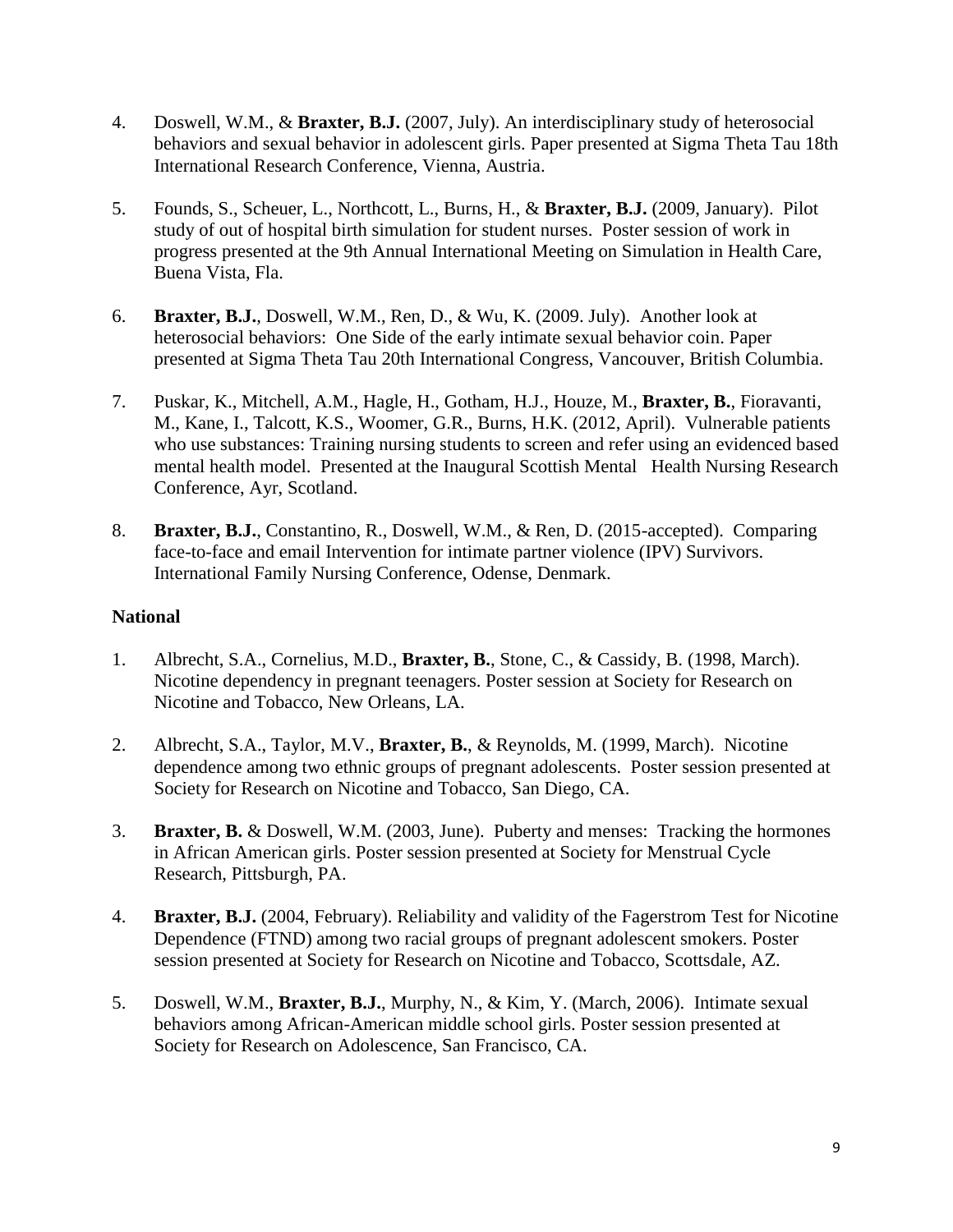- 6. **Braxter, B.J.** (2007, July). A good measure of nicotine dependence among black pregnant smokers: Perceived level of nicotine dependence. Paper presented at National Black Nurses Association Conference, Atlanta, GA.
- 7. **Braxter, B.J.**, Doswell, W.M., Ren, D., & Wu, K. (2009.April). Obesity issues, pubertal development, and the risk of engaging in early intimate sexual behaviors among middle school girls. Poster session presented at Society for Research on Child Development, Denver, CO.
- 8. **Braxter, B.J.**, Doswell, W.M., Everett, A., & Ren, D. (2009, August). Preliminary evaluation of body mass index and intimate sexual behaviors among middle school girls: Is there a link? Paper presented at National Black Nurses Association Conference, Toronto, Canada.
- 9. **Braxter, B.J.**, Doswell, W.M., Ren, D. (2010, April). Social contexts, heterosocial behaviors and adolescent sexual behavior. Paper presentation at the 31st Annual Meeting & Scientific Session of the Society of Behavioral Medicine, Seattle, WA.
- 10. **Braxter, B.**, Doswell, W.M., Kregg-Byers, C., Linn, T. (2010, August). Middle school African American girls and a "Baby Think It Over (BTIO)" infant simulation weekend activity. paper presentation at the 2010 National Black Nurses Association Conference, San Diego, CA.
- 11. Burns, H.K., Puskar, K., Hulsey, E.G., Mitchell, A.M., Hagle, H., Woomer, G.R., Fioravanti, M. & **Braxter, B.** (2010, October). Creation of an educational and skillbuilding project in undergraduate nursing education: The results of an academiccommunity partnership. Poster presentation. Enhancing Nursing Undergraduate Teaching and Learning in the Clinical Setting: What Do We Know and How Do We Move Forward? Conference of the Robert Wood Johnson Foundation, Arlington, VA.
- 12. Founds, S., Scheuer, L., & **Braxter, B.J.** (2010, October). An innovative simulation approach to preparing undergraduate obstetrical nursing students to care for childbearing women in non-hospital emergent settings Paper presentation American Association of Colleges of Nursing's 2010 Baccalaureate Education Conference, Buena Vista, FLA.
- 13. Puskar, K., Burns, H.K., Hagle, H., Mitchell, A.M., Gotham, H.J., Terhorst, L., Woomer, G,R, Fioravanti, M., Kane, I., Talcott, K.S., & **Braxter, B**, (2011, April). Innovative strategy for delivering addictions screening in ambulatory care. Paper presentation Ambulatory Care Conference, San Antonio, TX.
- 14. Delle, K., Chasens, E., & **Braxter, B.** (2011, March). Comparison of sleep between breast and bottle fed infants. NCUR 2011 Conference. Ithaca, N.Y.
- 15. Maramag, M., Chasens, E., & **Braxter, B.** (2011, March). Effects of breastfeeding on sleep in mothers of infants. NCUR 2011 Conference. Ithaca, N.Y.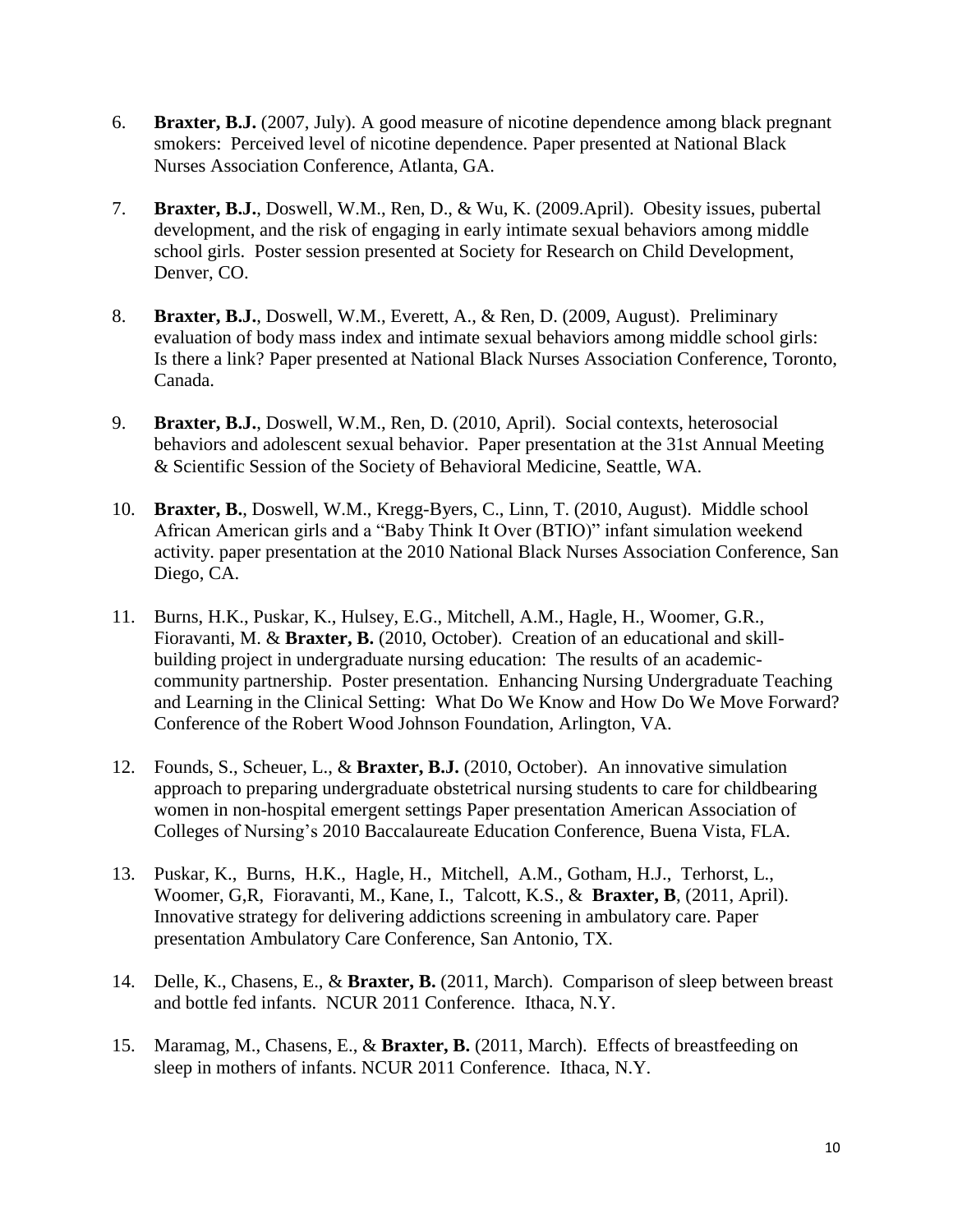- 16. **Braxter, B. J.**, Cha, E., Fischl, A.R., Pohlig, R.T., & Kennard, K.H. (2011, July). Body mass index, sexual behavior, and smoking among women: An analysis using the NHANES 2007-2008 data set. Paper presentation. National Black Nurses Association 39th Annual Institute and Conference. Indianapolis, IN.
- 17. Cassidy, B.L., **Braxter, B.**, Charron-Prochownik, D. (2012). A Quality Improvement Initiative to Increase HPV Vaccine Uptake and Dose Completion Rates Using an Evidence-Base Educational and Reminder Strategy with Parents of Preteen Girls. Poster presentation, NAPNAP annual conference, San Antonio, Texas.
- 18. Curran, R.J., Hong, B., Mitchell, A.M., Puskar, K., **Braxter, B.**, Fioravanti, M., Kane, I., Talcott, K.S., Terhorst, L., Woomer, G.R., Hagle, H., Gotham, H.J. (2012, March) Infusion of the EBP, SBIRT into a baccalaureate nursing school curriculum. Presented at the National Conference on Undergraduate Research, Ogden, UT.
- 19. Gotham, H. J., Terhorst, L., Puskar, K.R., Mitchell, M., **Braxter, B.**, Fioravanti, M., Kane, I. Talcott, K., & Woomer, G., Hagle, H. (2011, October). Changing baccalaureate nursing students' perceptions of working with substance-using patients through SBIRT training. Presented at the 2011 Addiction Health Services Research Conference, Fairfax, VA.
- 20. Hagle, H., Puskar, K., Mitchell, A., **Braxter, B.**, Burns, H.K., Fioravanti, M., Gotham, H.J., Kane, I., Talcott, K.S., Terhorst, L., & Woomer, G.R. (2011, November). Curriculum infusion of SBIRT into a baccalaureate nursing school. Poster presented at the Association for Medical Education and Research in Substance Abuse (AMERSA) 35th National Conference, Arlington, VA.
- 21. Puskar, K., Mitchell, A.M., Hagle, H., Terhorst, L., Gotham, H.J., Woomer, G.R., Fioravanti, M., Kane, I., Talcott, K.S., **Braxter, B.** (2012, May). Addictions screening in rural mental health care. Presented at the National Association for Rural Mental Health's 2012 Conference, Anchorage, AK.
- 22. Boucek, L., Curran, R., Hong, B., Puskar, K., Hagle, H., Mitchell, A., Gotham, H., **Braxter,B.**, Fioravanti, M., Woomer, G.R., Burns, H. (2012, November). SBIRT implementation: Undergraduate and graduate students' perspectives. Presented at the American Psychiatric Nurses Association 26th Annual Conference, November 2012, Pittsburgh, PA.
- 23. Fioravanti, M., Puskar, K., Hagle, H., Mitchell, A., **Braxter, B.**, Gotham, H., Kane, I., Talcott, K., Terhorst, L., Woomer, G.R., Burns, H. (2012, November). Using simulation to teach cultural competency as a component of SBIRT training. Presented at the American Psychiatric Nurses Association 26th Annual Conference, November 2012, Pittsburgh, PA.
- 24. Hagle, H., Puskar, K., Mitchell, A.M., **Braxter, B.**, Fioravanti, M., Gotham, H.J., Houze, M., Kane, I., Lindsay, D., Talcott, K.S., Terhorst, L., Woomer, G.R., Burns, H.K. (2012, September) Teaching undergraduate nursing students to use SBIRT in a culturally competent and relevant manner. Presented at the National Prevention Network's 26th Annual Prevention Research Conference, September 2012, Pittsburgh, PA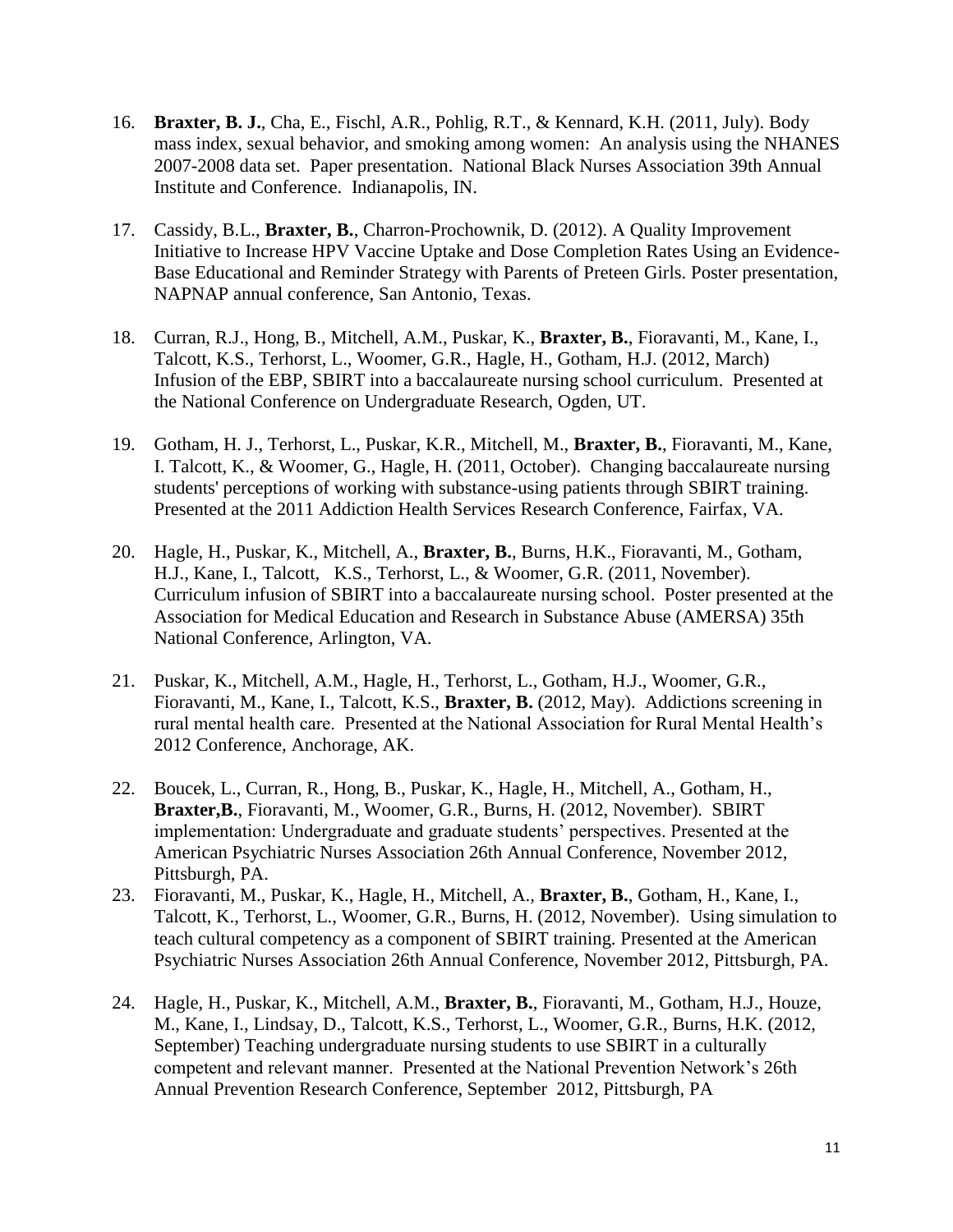- 25. Puskar, K., Mitchell, A.M., **Braxter, B.**, Fioravanti, M., Gotham, H.J., Hagle, H., Houze, M., Kane, I., Talcott, K.S., Terhorst, L., Woomer, G.R., Burns, H.K. (2012, November). Fighting stigma of patients who use substances: Effects of addictions education on undergraduate nursing students' attitudes. Presented at the American Psychiatric Nurses Association 26th Annual Conference, November 2012, Pittsburgh, PA.
- 26. Puskar, K., Mitchell, A.M, Hagle, H., Gotham, H., Kane, I., **Braxter, B.**, Fioravanti, M., Talcott, K.S., Terhorst, L., Woomer, G. (2012, November). Results of incorporating an evidenced based practice (EBP) to strengthen student nurses ability to address risky use of substances. Presented at the Association for Medical Education and Research in Substance Abuse (AMERSA) National Conference, November 2012, Bethesda, MD.
- 27. Wu, L., Doswell, W., **Braxter, B.**, Fleming, R., Constantino, R., & Matambanadzo, A. (2013, April). Prevention curriculum of teen dating violence in urban high schools. National Conference on Undergraduate Research. La Crosse, WI.
- 28. Constantino, R.E., Doswell, W.M., & **Braxter, B**. (2015, September- accepted). Multicomponent intervention:From face-to-face to email to TMI in intimate partner violence. Council for the Advancement of Nursing Science., Washington, D.C.
- 29**. Braxter, B.J.,** & Terhorst, L. (2015, July). Doulas as change agents: My doula and me. National Black Nurses Association Conference. Atlanta, GA.
- 30. Beaudoin, E., Doswell, W.M., & **Braxter, B.J.** ( 2017,March). Perceived stress and ways of coping in African, African American, and Afro-Caribbean college students. Society of Behavioral Medicine. San Diego, CA. Accepted poster presentation.
- 31, Abriola, D., Boyer, V., Burkett, M., Kreashko, L., Libman, R., Maurer, G., Milligan, S., & **Braxter, B.J.** (2017, March). Undergraduate simulation education: Collaboration spanning maternal and pediatric health. Elesevier Nursing Education Conference 2017. Las Vegas, NV. Accepted poster presentation.
- 32. Aurelien, L., & Braxter, B. (2018, February). Anti-shackling. NBNA Capitol Hill Day. Washington, DC.
- 33. Cassidy, B., Founds, S., Doswell, W.D., Braxter, B.J., & Primrose, J. (208, April). Factors influencing nurse practitioner provider recommendations of the HPV vaccine. Society for Behavioral Medicine. New Orleans, LA., Accepted poster presentation.

## **Regional**

1. **Braxter, B.J.** (2005, April). Measuring nicotine dependence among pregnant adolescent smokers: Does race matter? Paper presented at Eastern Nursing Research Society, New York, New York.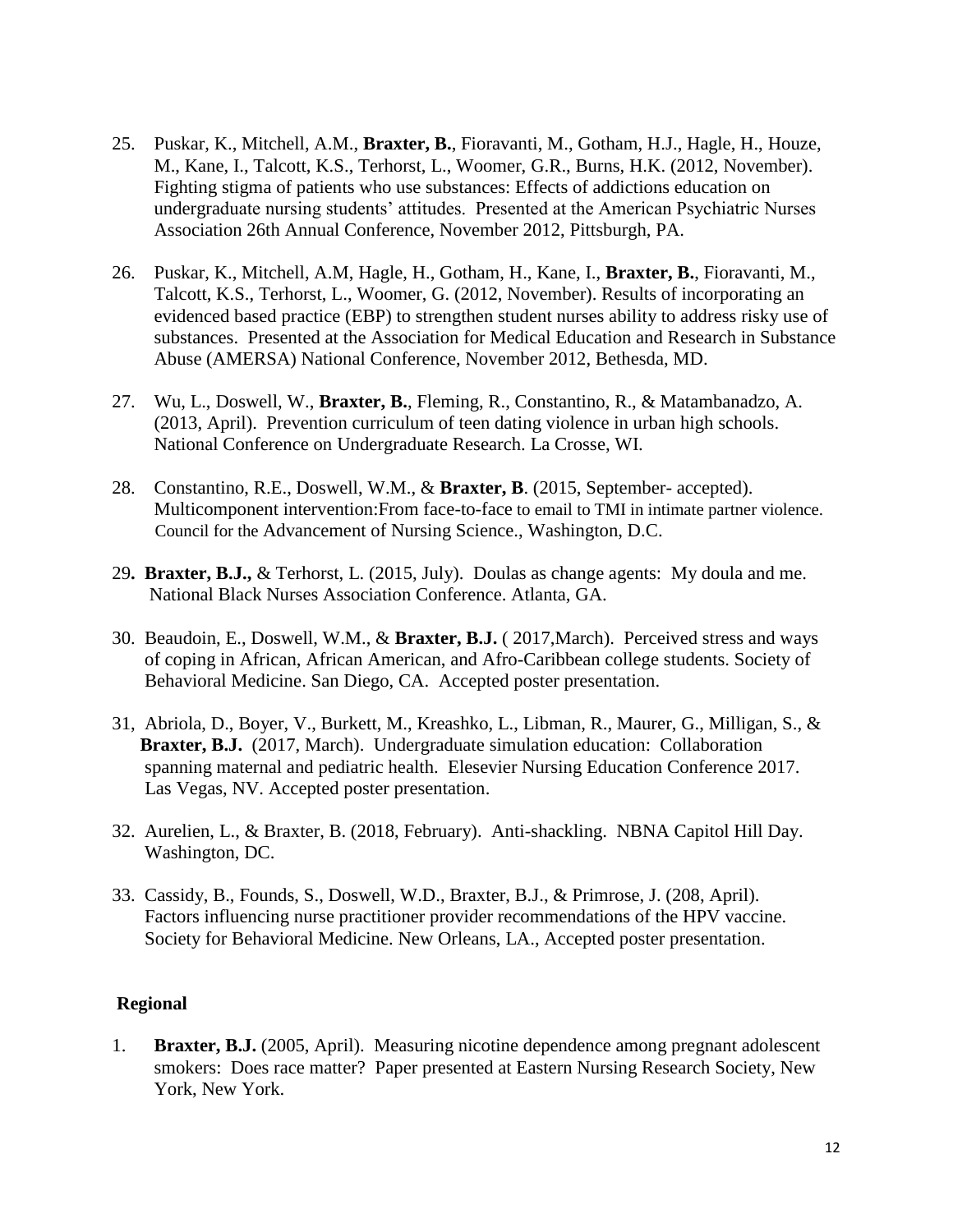- 2. Doswell, W.M., Cha, J., & **Braxter, B.** (2005, April). Effects of African American mothers' sexual attitudes and values on adolescent daughters' intention to engage in early sexual behavior. Paper presented at Eastern Nursing Research Society, New York, New York.
- 3. Hagle, H., Puskar, K., Burns, H.K., Mitchell, A.M., Gotham, H.J., Terhorst, L., Woomer, G.R., Fioravanti, M., Kane, I. Talcott, K.S., & **Braxter, B.** (2011, March) Addictions training for nursing students using screening, brief intervention and referral to treatment. Presentation at the Delaware Valley Node Conference, Bethesda, MD.
- 4. Puskar, K., Burns, H.K., Hagle, H., Mitchell, A.M., Gotham, H.J., Terhorst, L., Woomer, G.R., Fioravanti, M., Kane, I. Talcott, K.S., & **Braxter, B.** (2011, April). Innovative strategy for delivering addictions screening in ambulatory care. Poster presented at the 22nd Annual Pacific Northwest Ambulatory Care Nursing Conference, Seattle, WA
- 5. Doswell, W.M., Wu, L., **Braxter, B.J.**, Fleming, R., Constantino, R., & Matabanadzo, A. (2012, March). The impact of Teen Dating Violence curriculum on high school students. Presentation at ENRS conference, New Haven, CT.
- 6. **Braxter, B.J.**, & Doswell, W.M. (2013, Aug.) An assessment of mental health: Integration, anxiety and stress among African American adult women. Paper presentation, National Black Nurses Association, New Orleans, LA.
- 7. Doswell, W.M., Wu, L., **Braxter, B.J.**, Fleming, R., Constantino, R., & Matambanazo, A. (2013, Oct.). Teen dating violence prevention: Policy implications. Poster presentation. American Academy of Nursing 40th Annual Transforming Health Care: Diving Policy Conference, Washington, D.C. International
- 8**. Braxter, B.,** & Founds, S. (2015, September). Out of hospital birth simulation for student nurses. 2015 AWHONN PA. Section Conference. Robert Morris University. Pittsburgh, PA.
- 9. **Braxter, B.** (2018, April). Student nurse to registered nurse The transition. Chi Eta Phi Regional Conference. Hyatt Regional Airport Hotel. Pittsburgh, PA.

# **Local**

- 1. Albrecht, S.A., Reynolds, M., Higgins, L., Allison, B., Armfield, C., **Braxter, B.**, Davis, C., Lebow, H., Reynolds, E., & Taylor, M. (1999, March). Fishing for a solution. Paper presented at Horizon Conference, Pittsburgh, PA.
- 2. **Braxter, B.J.** (2004, May). (2004, May). Perceived level of nicotine dependence: A good measure of dependence among Black and White pregnant adolescent smokers. Poster session presented at University of Pittsburgh School of Nursing, Pittsburgh, PA.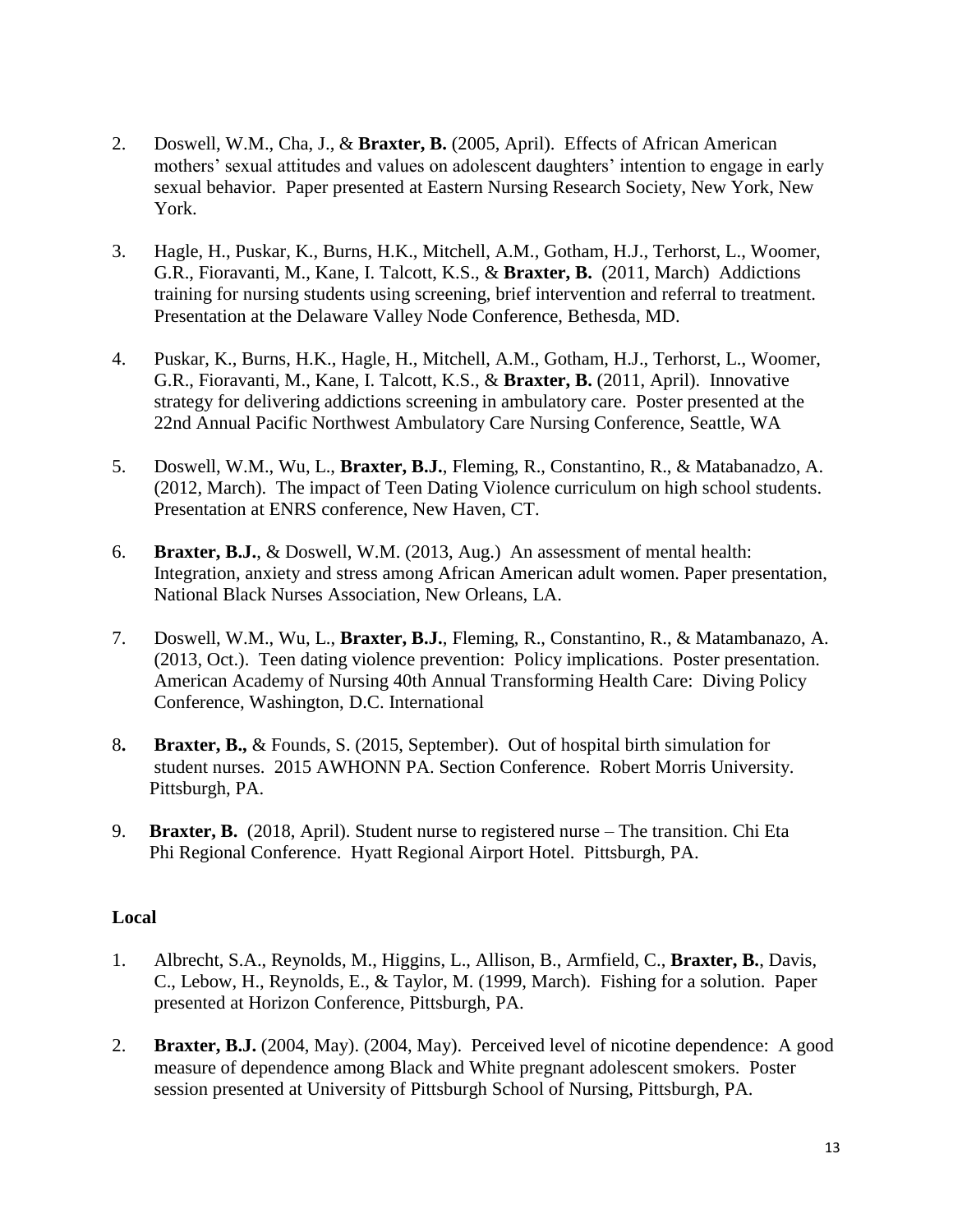- 3. **Braxter, B.J.** (2006, March). Adequacy of the Fagerstrom Test for Nicotine Dependence (FTND) among African-American and White pregnant adolescent smokers. Paper presented at Health Care Disparities: Cultural Perspectives across the Lifespan: Twelfth Annual Research Conference, Howard University, Washington, D.C.
- 4. **Braxter, B.J.**, Doswell, W.M., Everett, A., & Ren, D. (2008, October). Preliminary evaluation of body mass index and intimate sexual behaviors among middle school girls: Is there a link? Paper presented at Greater Pittsburgh Research Conference, Pittsburgh, PA.
- 5. **Braxter, B.J.**, Doswell, W.M., Everett, A., & Ren, D. (2008, October). Preliminary evaluation of body mass index and intimate sexual behaviors among middle school girls: Is there a link? Poster session presented at Eta's Chapter Research Night, University of Pittsburgh School of Nursing, Pittsburgh, PA.
- 6. **Braxter, B.J.**, Doswell, W.M., Everett, A., Ren, D. & Williams, S. (2009, April). Preliminary evaluation of body mass index and intimate sexual behaviors among middle school girls: Is there a link? Paper presented at Southern University School of Nursing, Baton Rouge, LA.
- 7. Monge, A., **Braxter, B.J.**, Doswell, W.M., & Ren, D. (2009, April). Is there a relationship between obesity, sexual behavior and smoking in adolescent African American females? Poster session presented at First Experiences in Research Event, University of Pittsburgh, Pittsburgh, PA.
- 8. **Braxter, B.J.**, Doswell, W.M., Everett, A., & Ren, D. (2008, October). Preliminary evaluation of body mass index and intimate sexual behaviors among middle school girls: Is there a link? Poster session presented at District 6, Pennsylvania State Nurses Association Meeting, Pittsburgh, PA.
- 9. Honsaker, S., Doswell, W.M., & **Braxter, B.** (2010, April). The effect of self-perceived maturing on smoking, obesity, and sexual behavior in adolescent girls. Poster session presented at First Experiences in Research Event, University of Pittsburgh, Pittsburgh, PA.
- 10. Chen, Zhanjun, **Braxter, B.**, & Doswell, W.M. (2010, April), Research on sexual behavior of African American teenage girls: Mom's talk about sex, information about STDs, and obesity. Poster session presented at First Experiences in Research Event, University of Pittsburgh, Pittsburgh, PA.
- 11. **Braxter, B.J.** (2010, October). The pregnant adolescent and persuasive communication technologies: Nursing opportunities and challenges to providing health care. Paper presentation at the 8th Annual Women and Infants Health Care Conference, Magee-Women's Hospital at UPMC, Pittsburgh, PA.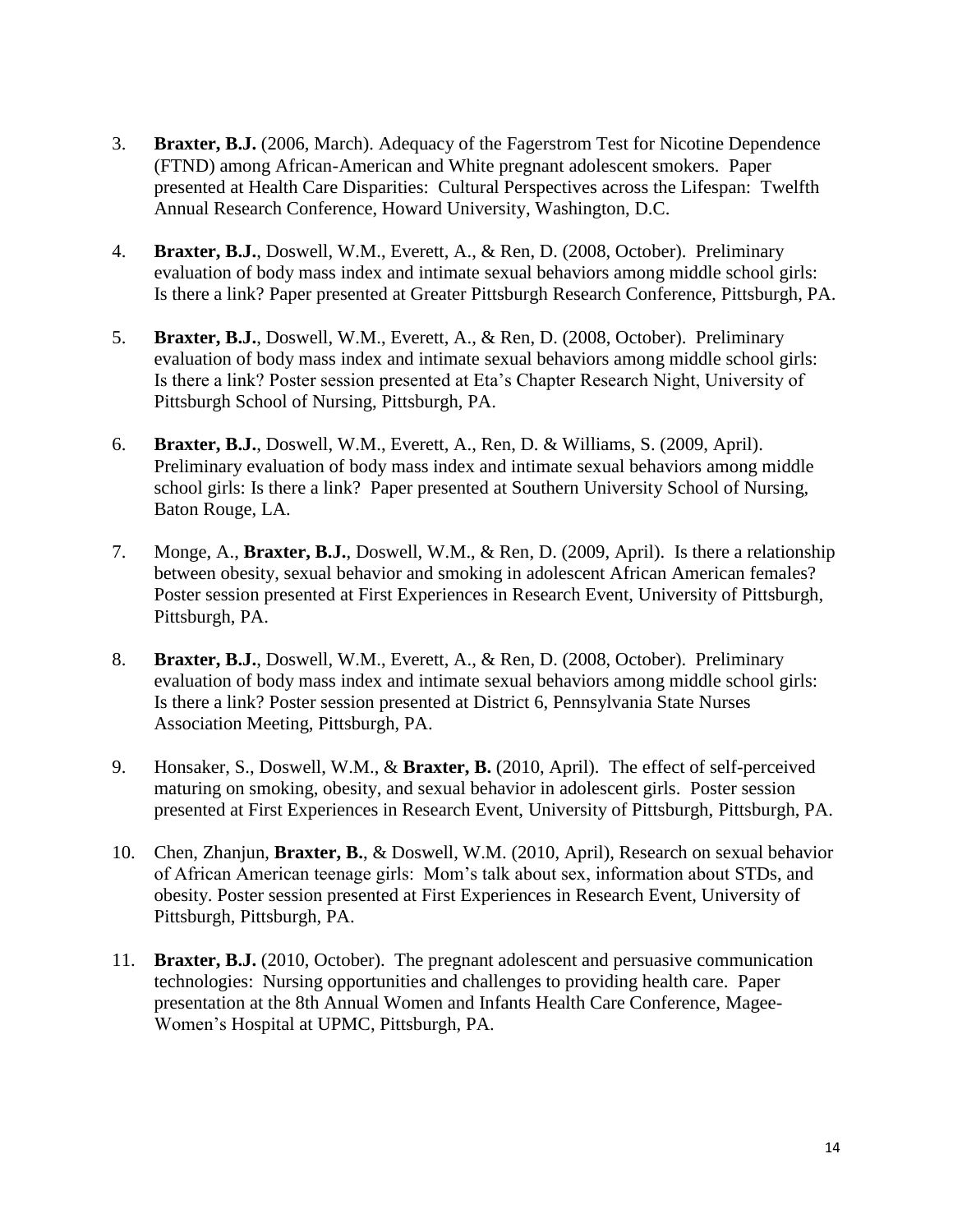- 12. **Braxter, B.J.**, Doswell, W.H., & Ren, D. (2011, February). Heterosocial behaviors and adolescent sexual behavior. Paper presentation at the University of Pittsburgh School of Nursing Scholarly Presentations Symposium, Pittsburgh, PA.
- 13. Burns, H.K., Puskar, K., Hulsey, E.G., Mitchell, A.M., Hagle, H., Woomer, G.R., Fioravanti, M., & **Braxter, B.** (2011, February). Creation of an educational and skillbuilding project in undergraduate nursing education: The results of an academiccommunity partnership. Poster presented at the University of Pittsburgh School of Nursing Scholarly Presentations Symposium, Pittsburgh, PA.
- 14. Hochstadt, M., **Braxter, B. J.**, Doswell, W.M. (2011, April. Is age the main connection to weight? Poster session at First Experiences in Research Event, University of Pittsburgh, Pittsburgh, PA.
- 15. Lewis, C.W., **Braxter, B.J.**, & Doswell, W.M. (2011, April). Social desirability and selfreport of adolescent sexual activity. Poster session at First Experiences in Research Event, University of Pittsburgh, Pittsburgh, PA.
- 16. Payne, R., **Braxter, B.J.**, & Doswell, W.M. (2011, April). What is the effect of obesity on risky sexual behavior among African American teenage girls? Poster session at First experiences in Research Event, University of Pittsburgh, Pittsburgh, PA.
- 17. Cassidy, B.L., **Braxter, B.**,& Charron-Prochownik, D. (2012, March). A Quality Improvement Initiative to Increase HPV Vaccine Uptake and Dose Completion Rates Using an Evidence-Based Educational and Reminder Strategy with Parents of Preteen Girls, Sigma Theta Tau Eta Chapter Scholars Night, University of Pittsburgh
- 18. Cassidy, B.L., **Braxter, B.**& Charron-Prochownik, D. (2012). HPV Vaccine Uptake and Dose Completion in a Pediatric Practice, Invited to present at Nursing Grand Rounds, Children's Hospital of Pittsburgh
- 19. Doswell, W.M., Wu, L., & **Braxter, B.J.** (2012, October). The care of teens to prevent and treat abusive relationships. Children's Hospital Nursing Research Conference, Pittsburgh, PA.
- 20. Wu, L., Doswell, W.M., **Braxter, B.J.**, Fleming, R., & Constantino, R., & Matambanadzo, A. (2012, October). Prevention curriculum of teen dating violence. Greater Pittsburgh Research Conference, California, PA.
- 21. **Braxter, B.J.** (2013, Oct.). Allocentric worldview and effects of an unjust and just environment on children's health. Poster presentation. McGinley Symposium, Duquesne University, Pittsburgh, PA.
- 22. **Braxter, B.J.** (2015, September). Steps to a healthy pregnancy. Urban League of Pittsburgh, Lunch and Learn. Pittsburgh, PA.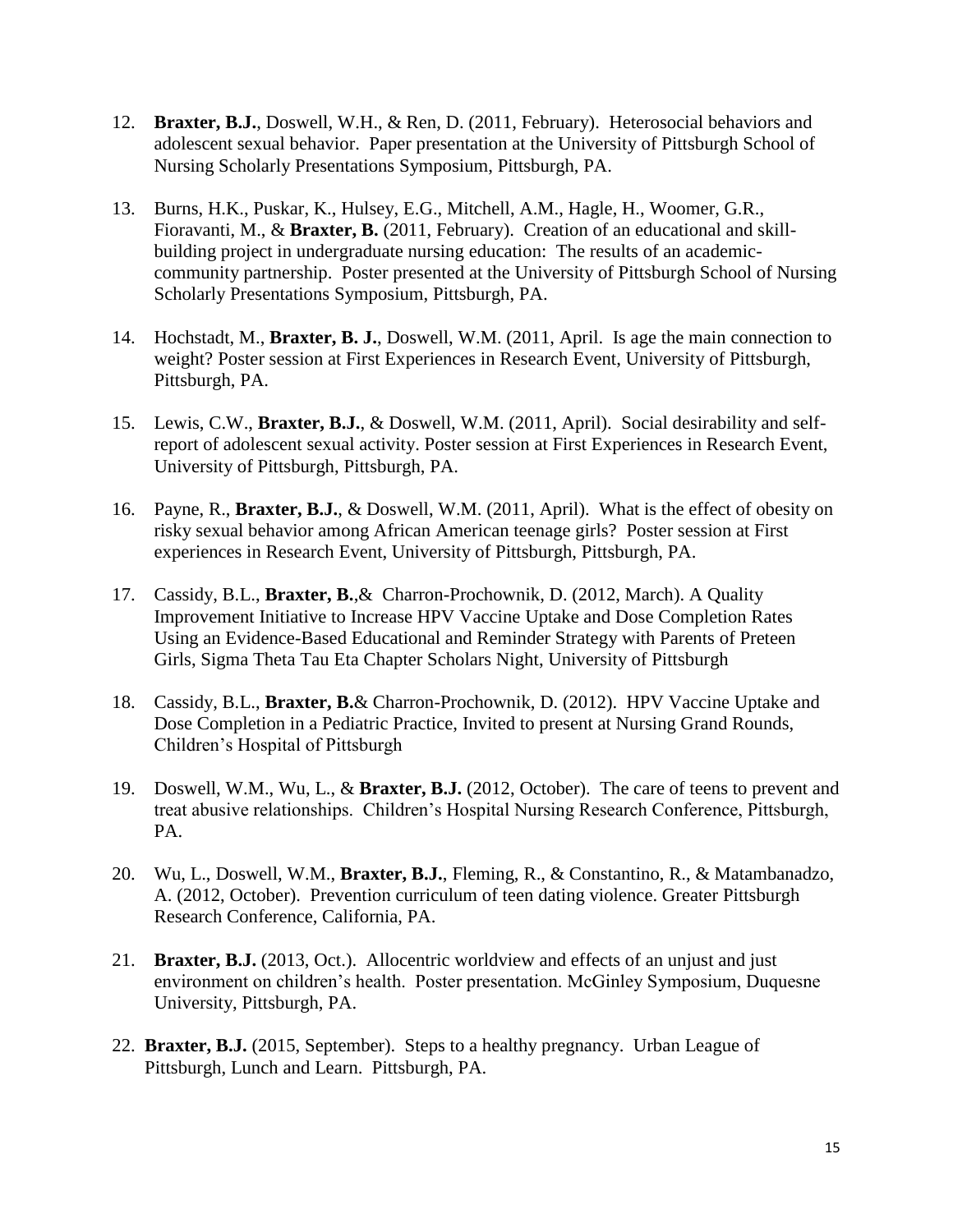- 23. Abriola, D., Bare, S., Maurer, G., Olshanski, N., Thurheimer, J., & **Braxter, B**. (2015, September). A mothers, babies, and families community clinical initiative. Poster presentation. Academically Based Community Engagement Event, University of Pittsburgh, Pittsburgh, PA.
- 24**. Braxter, B.,** (2015, October). Not just cigarettes. Oral presentation. Center for Health Equity Fall 2015 Symposium on Sexual and Reproductive Health. Center for Health Equity, University of Pittsburgh. Pittsburgh, PA.

# **TEACHING**

# **Primary Teacher**

| Term/Years       | Course Number &           | No. of          | Level       | Didactic or |
|------------------|---------------------------|-----------------|-------------|-------------|
|                  | Title                     | <b>Students</b> |             | Clinical    |
| Spring/2005      | <b>NUR 1260-</b>          | 10              | Accelerated | Clinical    |
|                  | Nursing Care of           |                 | 2nd degree  |             |
|                  | Mothers, Babies           |                 | students    |             |
|                  | and Families              |                 |             |             |
| Spring/2007      | <b>NUR 0067-</b>          | 30              | Sophomore   | Didactic    |
|                  | <b>Nursing Research:</b>  |                 |             |             |
|                  | An Introduction to        |                 |             |             |
|                  | <b>Critical Appraisal</b> |                 |             |             |
|                  | and Evidence-             |                 |             |             |
|                  | <b>Based Practice</b>     |                 |             |             |
| Fall/2007        | <b>NUR 1050-</b>          | 54              | Junior      | Didactic    |
|                  | Nursing Care of           |                 |             |             |
|                  | Mothers, Babies           |                 |             |             |
|                  | and Families              |                 |             |             |
| Spring/2008      | <b>NUR 1050-</b>          | 75              | Junior/     | Didactic    |
|                  | Nursing Care of           |                 | Accelerated |             |
|                  | Mothers, Babies           |                 | 2nd degree  |             |
|                  | and Families              |                 | students    |             |
| Fall/2008        | <b>NUR 1050-</b>          | 55              | Junior      | Didactic    |
|                  | Nursing Care of           |                 |             |             |
|                  | Mothers, Babies           |                 |             |             |
|                  | and Families              |                 |             |             |
| Spring/2009      | <b>NUR 1050-</b>          | 80              | Junior/     | Didactic    |
|                  | Nursing Care of           |                 | Accelerated |             |
|                  | Mothers, Babies           |                 | 2nd degree  |             |
|                  | and Families              |                 | students    |             |
| <b>Fall 2009</b> | <b>NUR 1050-</b>          | 77              | Junior      | Didactic    |
|                  | Nursing Care of           |                 |             |             |
|                  | Mothers, Babies,          |                 |             |             |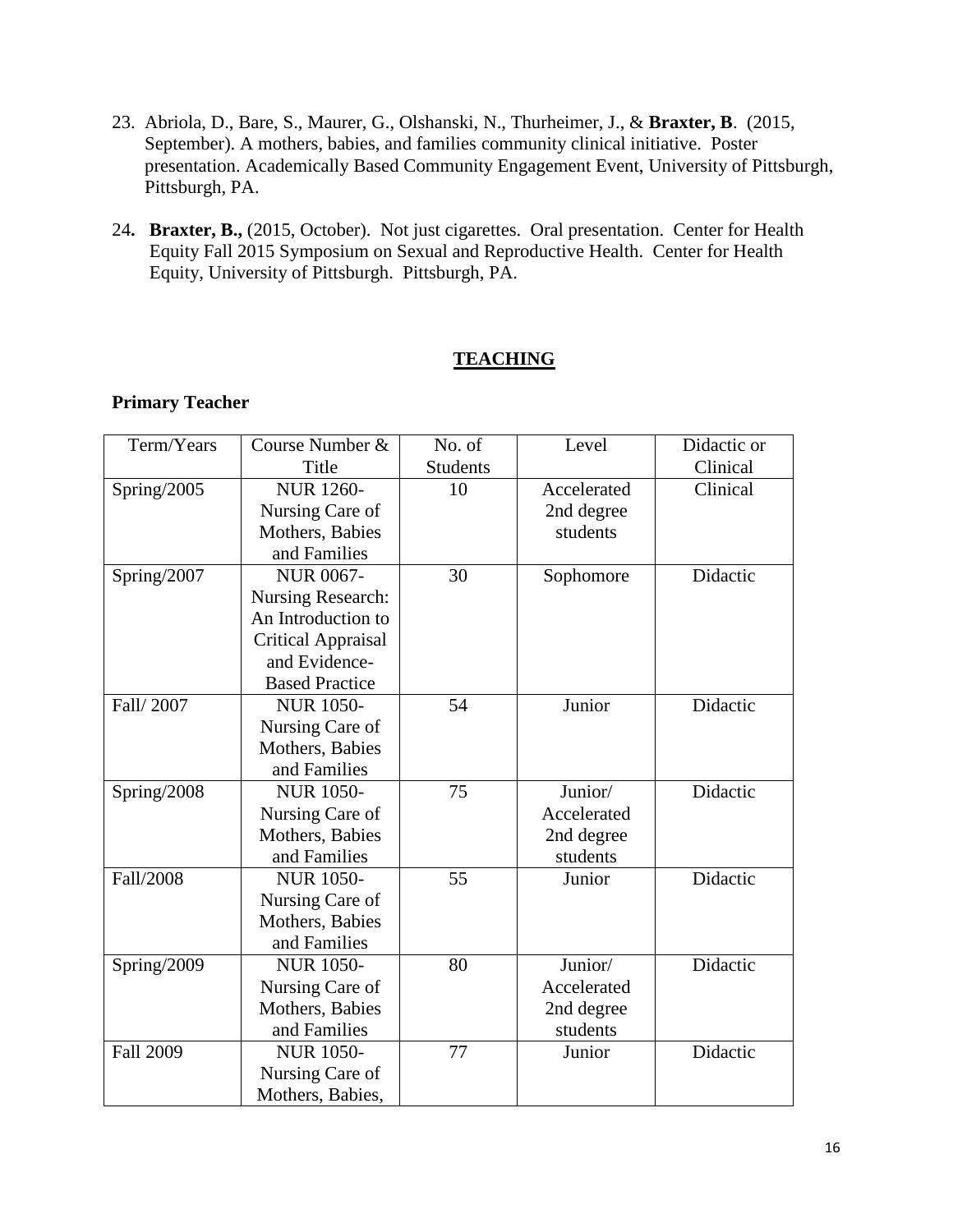|                  | & Families         |    |            |                 |
|------------------|--------------------|----|------------|-----------------|
| Spring 2010      | <b>NUR1050/NUR</b> | 90 | Junior/2nd | Didactic        |
|                  | 1260- Nursing      |    | Degree     |                 |
|                  | Care of Mothers,   |    |            |                 |
|                  | Babies, &          |    |            |                 |
|                  | Families           |    |            |                 |
| Summer 2010      | <b>NUR 1260-</b>   | 22 | 2nd Degree | Didactic        |
|                  | Nursing Care of    |    |            |                 |
|                  | Mothers, Babies,   |    |            |                 |
|                  | & Families         |    |            |                 |
| <b>Fall 2010</b> | <b>NUR 1050-</b>   | 71 | Junior     | Didactic        |
|                  | Nursing Care of    |    |            |                 |
|                  | Mothers, Babies,   |    |            |                 |
|                  | & Families         |    |            |                 |
| Spring 2011      | NUR1050/NUR        | 96 | Junior/2nd | Didactic        |
|                  | 1260- Nursing      |    | Degree     |                 |
|                  | Care of Mothers,   |    |            |                 |
|                  | Babies, &          |    |            |                 |
|                  | Families           |    |            |                 |
|                  |                    |    |            |                 |
|                  |                    |    |            |                 |
| Summer 2011      | NUR1050/NUR        | 41 | Junior/2nd | Didactic/       |
|                  | 1260- Nursing      |    | Degree     | Clinical        |
|                  | Care of Mothers,   |    |            |                 |
|                  | Babies, &          |    |            |                 |
|                  | Families           |    |            |                 |
| <b>Fall 2011</b> | <b>NUR 1050-</b>   | 80 | Junior     | Didactic        |
|                  | Nursing Care of    |    |            |                 |
|                  | Mothers, Babies,   |    |            |                 |
|                  | & Families         |    |            |                 |
| Spring 2012      | NUR1050/NUR        | 84 | Junior/2nd | Didactic/Clinic |
|                  | 1260- Nursing      |    | Degree     | al              |
|                  | Care of Mothers,   |    |            |                 |
|                  | Babies, &          |    |            |                 |
|                  | Families           |    |            |                 |
| Summer 2012      | NUR1050/NUR        | 30 | Junior/2nd | Didactic        |
|                  | 1260- Nursing      |    | Degree     |                 |
|                  | Care of Mothers,   |    |            |                 |
|                  | Babies, &          |    |            |                 |
|                  | Families           |    |            |                 |
| Fall 2012        | NUR1050/NUR        | 80 | Junior/2nd | Didactic        |
|                  | 1260- Nursing      |    | Degree     |                 |
|                  | Care of Mothers,   |    |            |                 |
|                  | Babies, &          |    |            |                 |
|                  | Families           |    |            |                 |
| Spring 2013      | <b>NUR1050/NUR</b> | 87 | Junior/2nd | Didactic/Clinic |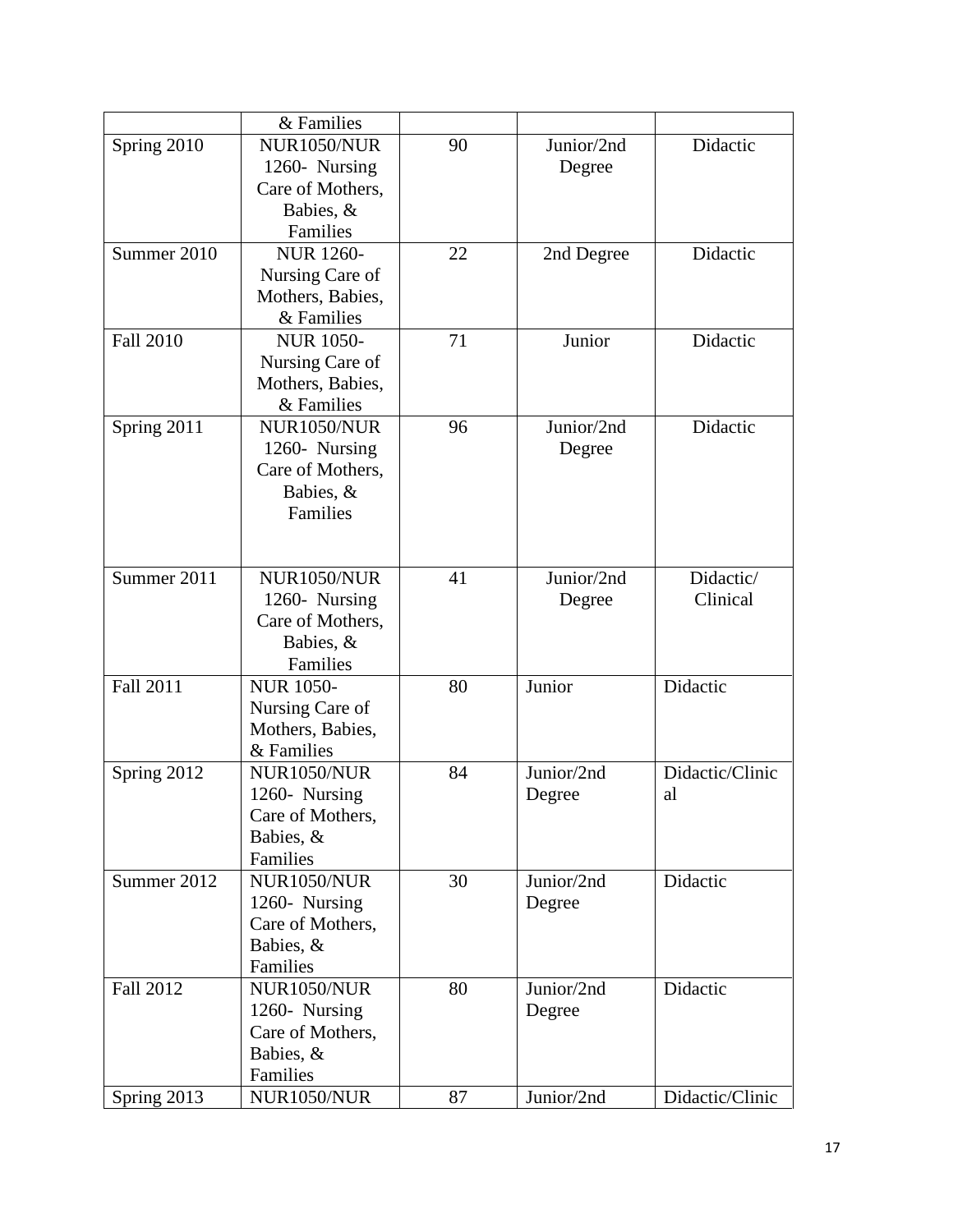|             | 1260- Nursing<br>Care of Mothers,<br>Babies, &<br><b>Families</b>        |    | Degree               | al       |
|-------------|--------------------------------------------------------------------------|----|----------------------|----------|
| Summer 2013 | <b>NUR 1050/NUR</b><br>1260 Nursing of<br>Mothers, Babies,<br>& Families | 26 | Junior/2nd<br>Degree | Didactic |
| Fall 2013   | <b>NUR 1050/NUR</b><br>1260 Nursing of<br>Mothers, Babies,<br>& Families | 88 | Junior/2nd<br>Degree | Didactic |
| Spring 2014 | <b>NUR 1050/NUR</b><br>1260 Nursing of<br>Mothers, Babies,<br>& Families | 85 | Junior/2nd<br>Degree | Didatic  |

| Summer<br>2014        | <b>NUR 1050/NUR</b><br>1260<br>Nursing Care of<br>Mothers, Babies, &<br>Families                          | 29 | Junior/2nd<br>Degree | Didactic/Clinical |
|-----------------------|-----------------------------------------------------------------------------------------------------------|----|----------------------|-------------------|
| Fall 2014             | NUR 1050/1260,<br>NUR 1050C, and<br><b>NUR 1260c</b><br>Nursing Care of<br>Mothers, Babies, &<br>Families | 91 | Junior/2nd<br>Degree | Didactic/Clinical |
| <b>Spring</b><br>2015 | NUR 1050/1260,<br>NUR 1050C, and<br><b>NUR 1260c</b><br>Nursing Care of<br>Mothers, Babies, &<br>Families | 91 | Junior/2nd<br>Degree | Didactic/Clinical |
| Summer<br>2015        | NUR 1050/1260,<br>NUR 1050C, and                                                                          | 22 | Junior/2nd<br>Degree | Didactic/Clinical |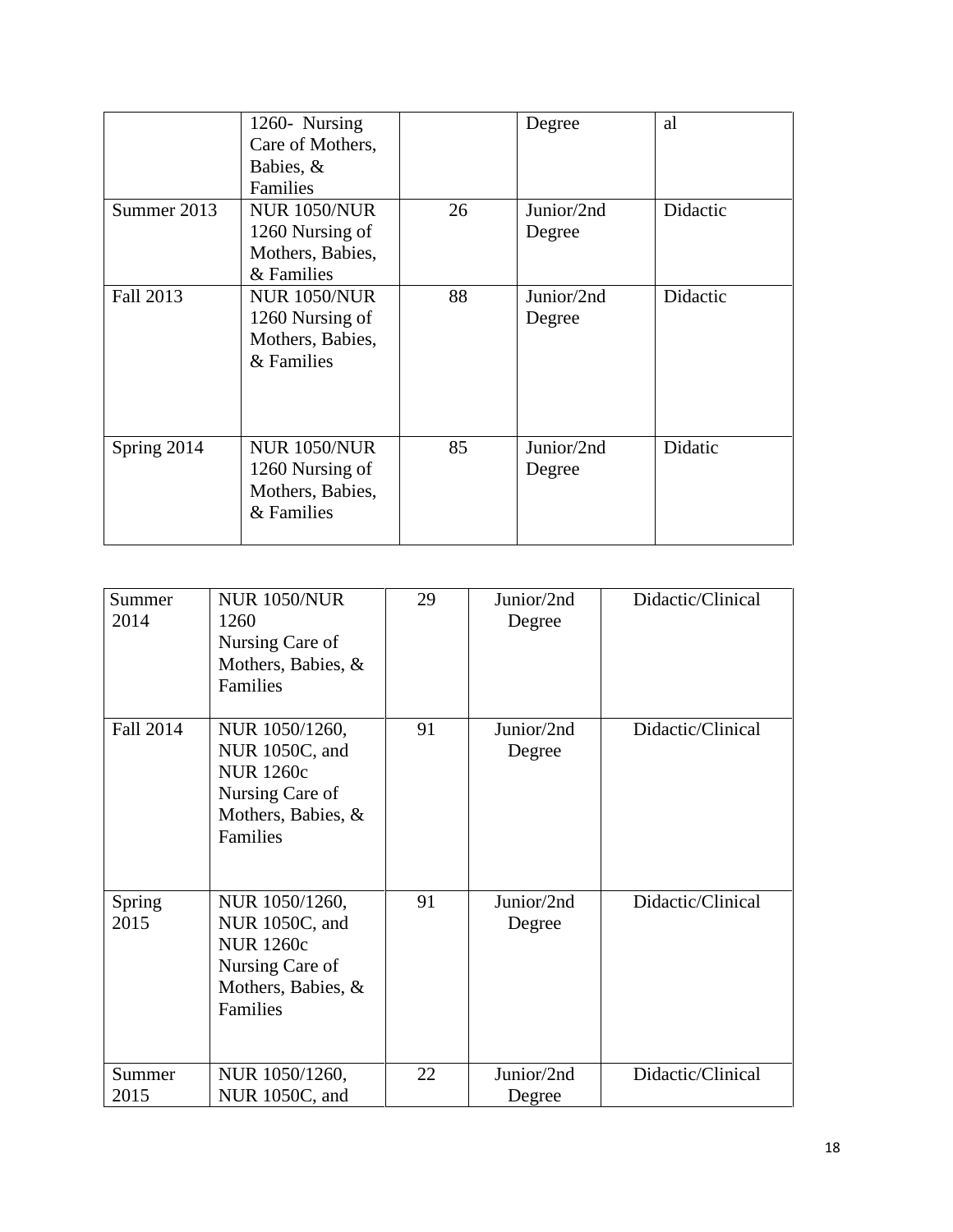|                | <b>NUR 1260c</b><br>Nursing Care of<br>Mothers, Babies, &<br>Families                                     |    |                      |                   |
|----------------|-----------------------------------------------------------------------------------------------------------|----|----------------------|-------------------|
| Fall 2015      | NUR 1050/1260,<br>NUR 1050C, and<br><b>NUR 1260c</b><br>Nursing Care of<br>Mothers, Babies, &<br>Families | 78 | Junior/2nd<br>Degree | Didactic/Clinical |
| Spring<br>2016 | NUR 1050/1250,<br>NUR 1050C, and<br><b>NUR 1260c</b><br>Nursing Care of<br>Mothers, Babies, &<br>Families | 82 | Junior/2nd<br>Degree | Didactic/Clinical |
| Summer<br>2017 | NUR 1050/1250,<br>NUR 1050c, and<br><b>NUR 1260c</b><br>Nursing Care of<br>Mothers, Babies, &<br>Families | 22 | Junior/2nd<br>Degree | Didactic/Clinical |

| <b>Fall 2017</b> | NUR 1050/NUR 1250,<br>NUR 1050c, and NUR<br>1250c | 72 | Junior/2nd<br>Degree | Didactic/Clinical |
|------------------|---------------------------------------------------|----|----------------------|-------------------|
| Spring<br>2018   | NUR 1050/NUR 1250,<br>NUR 1050c, and NUR<br>1250c | 94 | Junior/2nd<br>Degree | Didactic/Clinical |
| Spring<br>2018   | <b>NURNM 3508</b>                                 | 3  | <b>DNP</b>           | Didactic          |
| Summer<br>2018   | <b>NUR 1250/NUR</b><br>1250c                      | 25 | $2nd$ Degree         | Didatic/Clinical  |
| Summer<br>2018   | <b>NURNM 3501</b>                                 | 3  | <b>DNP</b>           | Clinical          |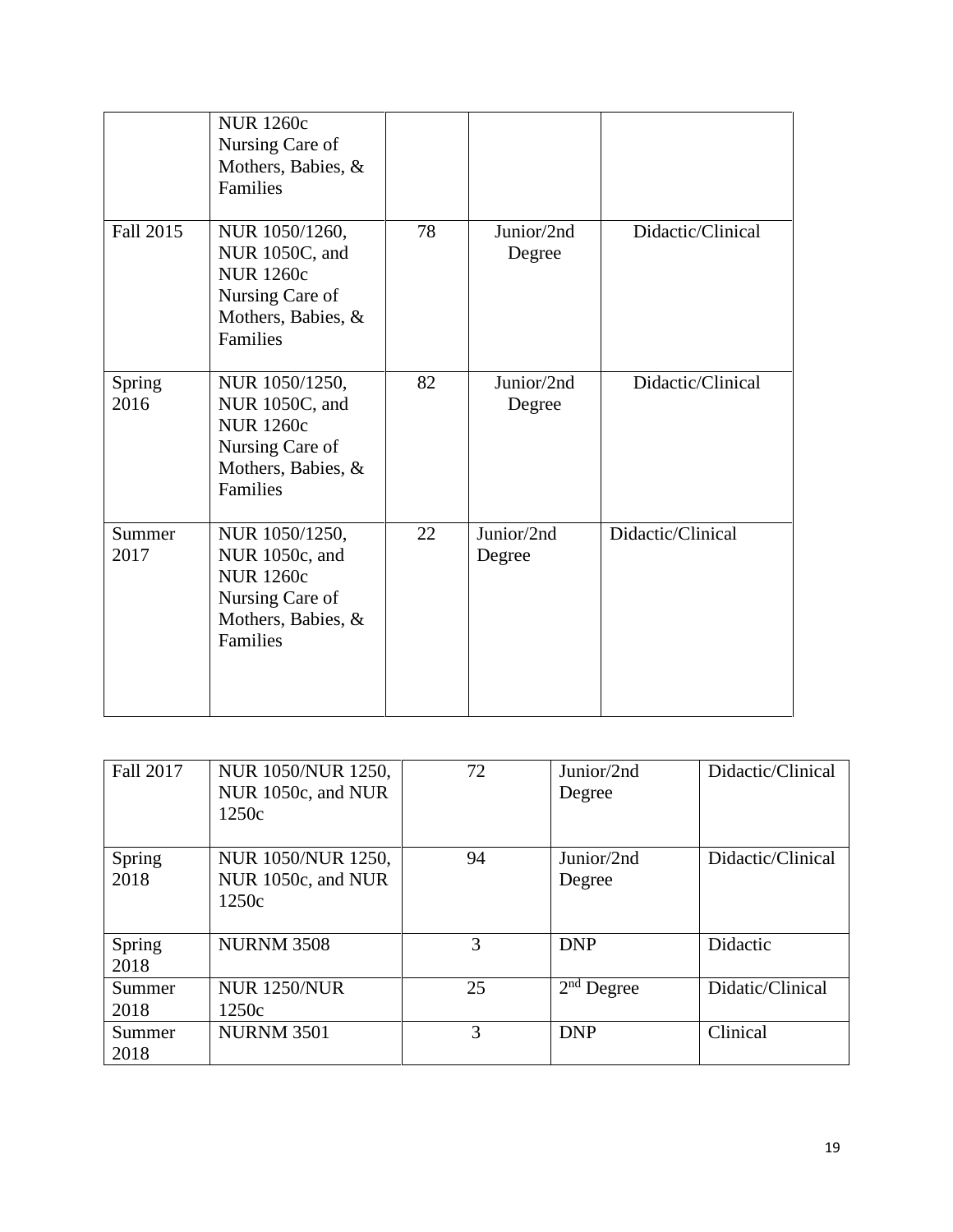# **LECTURER/GUEST LECTURER**

| <b>Term/Years</b> | <b>Course Number</b>    | No. of          | <b>Level</b>           | <b>Topic of</b>             |
|-------------------|-------------------------|-----------------|------------------------|-----------------------------|
|                   | & Title                 | <b>Students</b> |                        | Lecture                     |
| Summer 2005       | <b>NUR 2012</b>         | 15              | RN to BSN              | Reliability and             |
|                   | <b>Nursing Research</b> |                 | students               | Validity of the             |
|                   |                         |                 |                        | <b>Fagerstrom Test for</b>  |
|                   |                         |                 |                        | Nicotine                    |
|                   |                         |                 |                        | Dependence                  |
| Spring 2006       | <b>NUR 2012</b>         | 10              | RN to BSN              | <b>Measuring Nicotine</b>   |
|                   | Nursing Research        |                 | students               | Dependence among            |
|                   |                         |                 |                        | <b>Pregnant Adolescent</b>  |
|                   |                         |                 |                        | Smokers: What               |
|                   |                         |                 |                        | Does a Factor               |
|                   |                         |                 |                        | Analysis Tell Us?           |
| Spring 2009       | <b>NUR 2618-</b>        | 10              | <b>Post Graduates:</b> | Influences &                |
|                   | <b>Family Theory</b>    |                 | <b>Nurse</b>           | <b>Barriers</b> ; Providing |
| Spring 2010       | Course:                 |                 | Practitioner           | Healthcare to               |
|                   | Principles,             |                 | <b>Students</b>        | Families during             |
|                   | Implications and        |                 |                        | Pregnancy                   |
|                   | Applications            |                 |                        |                             |
|                   | Across the              |                 |                        |                             |
|                   | Lifespan                |                 |                        |                             |
| Spring 2009       | <b>NURNP 2646 -</b>     | 10              | <b>Post Graduates:</b> | The Adolescent              |
|                   | Management              |                 | <b>Nurse</b>           | Smoker: What do             |
| Spring 2010       | Adolescent Health       |                 | Practitioner           | we know? What do            |
|                   | Therapy                 |                 | <b>Students</b>        | we currently do?            |
| Spring 2011       |                         |                 |                        | What will we                |
|                   |                         |                 |                        | potentially do next?        |
|                   |                         |                 |                        |                             |
|                   | <b>SWRES 3020-</b>      | 5               |                        |                             |
| <b>Fall 2009</b>  |                         |                 | Doctoral               | Nicotine                    |
|                   | <b>Research Methods</b> |                 |                        | Dependence and the          |
|                   |                         |                 |                        | <b>Pregnant Adolescent</b>  |
|                   |                         |                 |                        | <b>Smoker: Does Race</b>    |
|                   |                         |                 |                        | Matter?                     |
| Summer 2008       | NUR 3110-               | 5               | Doctoral               | <b>What Does a Factor</b>   |
| Summer 2009       | Research                |                 |                        | Analysis Tell Us?           |
| Summer 2010       | Instrumentation         |                 |                        |                             |
|                   |                         | 5               |                        |                             |
| Spring 2011       | <b>SWRES 3020-</b>      | $\overline{4}$  | Doctoral               | A Program of                |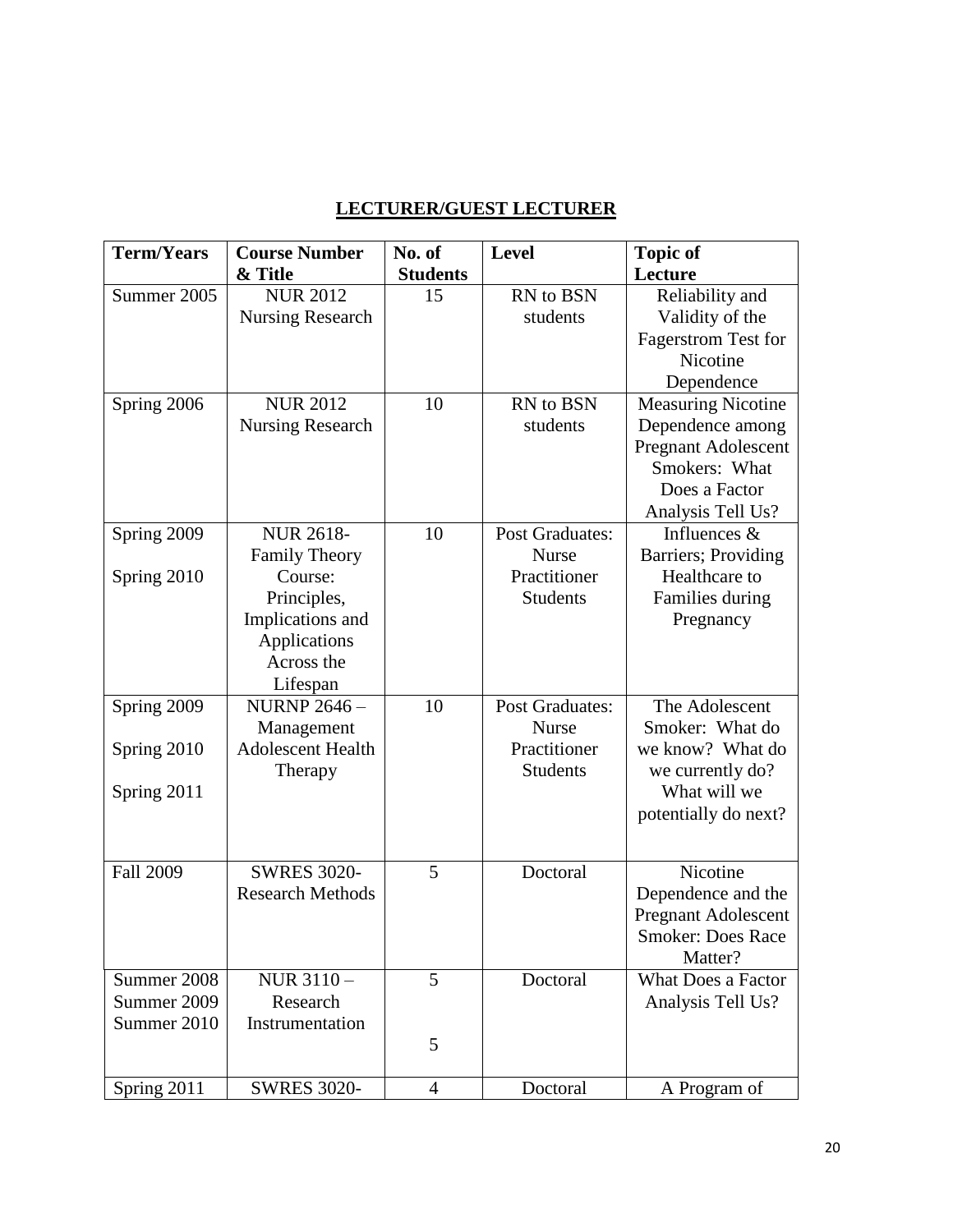|                  | <b>Research Method</b>                    |                |                 | Research:                                       |
|------------------|-------------------------------------------|----------------|-----------------|-------------------------------------------------|
|                  |                                           |                |                 | <b>Cessation Efforts</b>                        |
|                  |                                           |                |                 | for Childbearing                                |
|                  |                                           |                |                 | Age Women                                       |
| Fall 2011        | <b>SWRES 3020-</b>                        | $\overline{4}$ | Doctoral        | A Program of                                    |
|                  | Research methods                          |                |                 | Research:                                       |
|                  |                                           |                |                 | <b>Cessation Efforts</b>                        |
|                  |                                           |                |                 | for Childbearing                                |
|                  |                                           |                |                 | Age Women                                       |
| Spring 2012      | <b>NURNP 2646 -</b>                       | $10 - 15$      | Doctoral        | The Adolescent                                  |
|                  | Management of                             |                |                 | Smoker: What do                                 |
|                  | <b>Adolescent Health</b>                  |                |                 | we know? What do                                |
|                  | Therapy                                   |                |                 | we currently do?                                |
|                  |                                           |                |                 | What will we                                    |
|                  |                                           |                |                 | potentially do next?                            |
| Summer 2012      | NUR 3110-                                 | 5              | Doctoral        | <b>What Does a Factor</b>                       |
|                  | Research                                  |                |                 | Analysis Tell Us?                               |
|                  | Instrumentation                           |                |                 |                                                 |
| <b>Fall 2012</b> | <b>NUR 3049-</b>                          | $5 - 7$        | Doctoral        | Doulas as Change                                |
|                  | <b>Research Seminar</b>                   |                |                 |                                                 |
|                  | <b>NURNP 2646-</b>                        | $10-15$        | Doctoral        | <b>Agent Study</b><br><b>Adolescent Smoker:</b> |
| Spring 2013      |                                           |                |                 | What do we know?                                |
|                  | Management of<br><b>Adolescent Health</b> |                |                 |                                                 |
|                  |                                           |                |                 | What do we                                      |
|                  |                                           |                |                 | currently do? What                              |
|                  |                                           |                |                 | will we potentially                             |
|                  |                                           |                |                 | do next?                                        |
| Spring 2013      | <b>NUR 2618-</b>                          | $10-15$        | Graduate, Nurse | Influences and                                  |
|                  | <b>Nursing Family</b>                     |                | Practitioners   | Barriers: Providing                             |
|                  | Theory                                    |                |                 | Health Care to                                  |
|                  |                                           |                |                 | Families during                                 |
|                  |                                           |                |                 | Pregnancy                                       |
| Summer 2013      | Research                                  | $\overline{4}$ | Doctoral        | <b>What Does a Factor</b>                       |
|                  | Instrumentation-                          |                |                 | Analysis Tell Us?                               |
|                  | <b>NUR 3110</b>                           |                |                 |                                                 |
| Spring 2014      | Family Theory for                         | $10-15$        | Graduates:      | The Adolescent                                  |
|                  | <b>Nurse</b>                              |                | <b>Nurse</b>    | Smoker: What do                                 |
|                  | Practitioners:                            |                | Practitioner    | know? What do we                                |
|                  | Principles,                               |                | <b>Students</b> | currently do? What                              |
|                  | Implications and                          |                |                 | will we potentially                             |
|                  | Application                               |                |                 | do next?                                        |
|                  | Across the Life                           |                |                 |                                                 |
|                  | Span - NURNP                              |                |                 |                                                 |
|                  | 2518                                      |                |                 |                                                 |
| Fall 2013        | Research                                  | 5              | Doctoral        | A Program of                                    |
|                  | <b>Methods- SWRES</b>                     |                |                 | Research:                                       |
|                  | 3020                                      |                |                 | <b>Cessation Efforts</b>                        |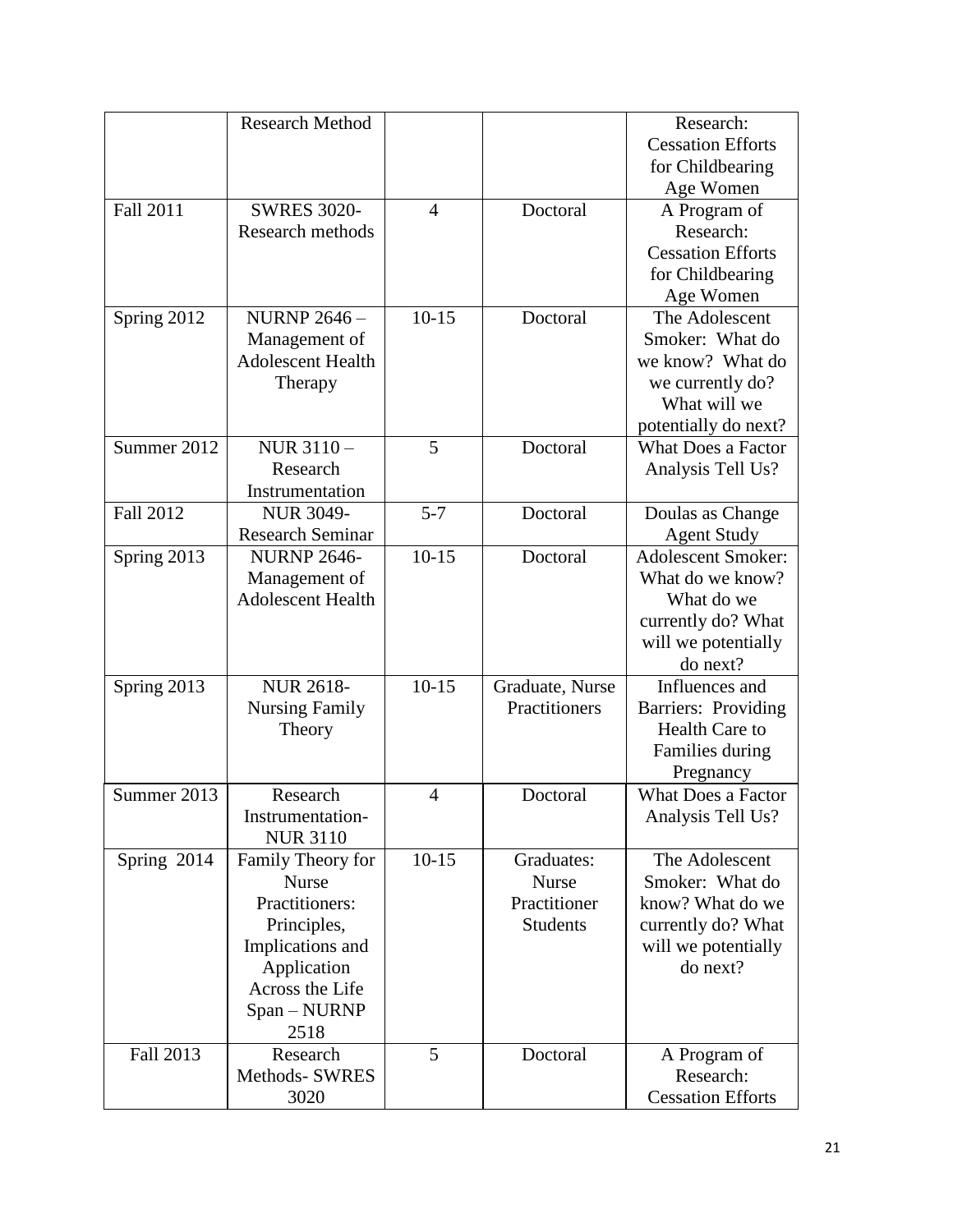|             |                          |    |                  | for Childbearing            |
|-------------|--------------------------|----|------------------|-----------------------------|
|             |                          |    |                  | Age Women                   |
| Fall 2013   | <b>Doctoral Research</b> | 5  | Doctoral         | A Program of                |
|             | Seminary                 |    |                  | Research:                   |
|             | <b>NUR 3049</b>          |    |                  | <b>Cessation Efforts of</b> |
|             |                          |    |                  | Childbearing Age            |
|             |                          |    |                  | Women                       |
| Summer 2015 | Research                 | 6  | Doctoral         | <b>What Does a Factor</b>   |
|             | Instrumentation-         |    |                  | Analysis Tell Us?           |
|             | <b>NUR 3110</b>          |    |                  |                             |
| Fall 2015   | Research                 | 5  | Doctoral         | A Program of                |
|             | <b>Methods- SWRES</b>    |    |                  | Research:                   |
|             | 3020                     |    |                  | <b>Cessation Efforts of</b> |
|             |                          |    |                  | Childbearing Age            |
|             |                          |    |                  | Women                       |
| Spring 2016 | <b>Nurse</b>             | 10 | Graduates:       | <b>Providing Health</b>     |
|             | Practitioners:           |    | <b>Nurse</b>     | <b>Care to Families</b>     |
|             | Principles,              |    | Practitioner     | during Pregnancy            |
|             | Implications and         |    | <b>Students</b>  |                             |
|             | Application              |    |                  |                             |
|             | Across the Life          |    |                  |                             |
|             | Span - NURNP             |    |                  |                             |
|             | 2518                     |    |                  |                             |
| Spring 2016 | Community                | 25 | Undergraduates   | Providing Health            |
|             | <b>Health Nursing</b>    |    | and $2nd$ Degree | <b>Care to Families</b>     |
|             | <b>NUR1128</b>           |    | students         | during Pregnancy            |

| Summer 2016 |                       | 5         | Doctoral         | What Does a Factor      |
|-------------|-----------------------|-----------|------------------|-------------------------|
|             |                       |           |                  | Analysis Tell Us?       |
| Fall 2016   | Community             | $15 - 20$ | Undergraduates   | Providing Health        |
|             | <b>Health Nursing</b> |           | and $2nd$ Degree | <b>Care to Families</b> |
|             | <b>NUR 1128</b>       |           | students         | during Pregnancy        |
| Spring 2017 | <b>Family Theory</b>  |           | Graduates:       | Providing Health        |
|             | <b>Nursing</b>        |           | <b>Nurse</b>     | <b>Care to Families</b> |
|             | <b>NURNP 2518</b>     |           | Practitioner     | during Pregnancy        |
|             |                       |           | <b>Students</b>  |                         |

| Summer 2017 | Research             | Doctoral   | What Does a Factor  |
|-------------|----------------------|------------|---------------------|
|             | Instrumentation-     |            | Analysis Tell Us?   |
|             | <b>NUR 3110</b>      |            |                     |
| Spring 2018 | <b>Family Theory</b> | <b>DNP</b> | Influences and      |
|             | <b>Nursing NURNP</b> |            | Barriers: Providing |
|             | 2518                 |            | Health Care to      |
|             |                      |            | Families during     |
|             |                      |            | Pregnancy           |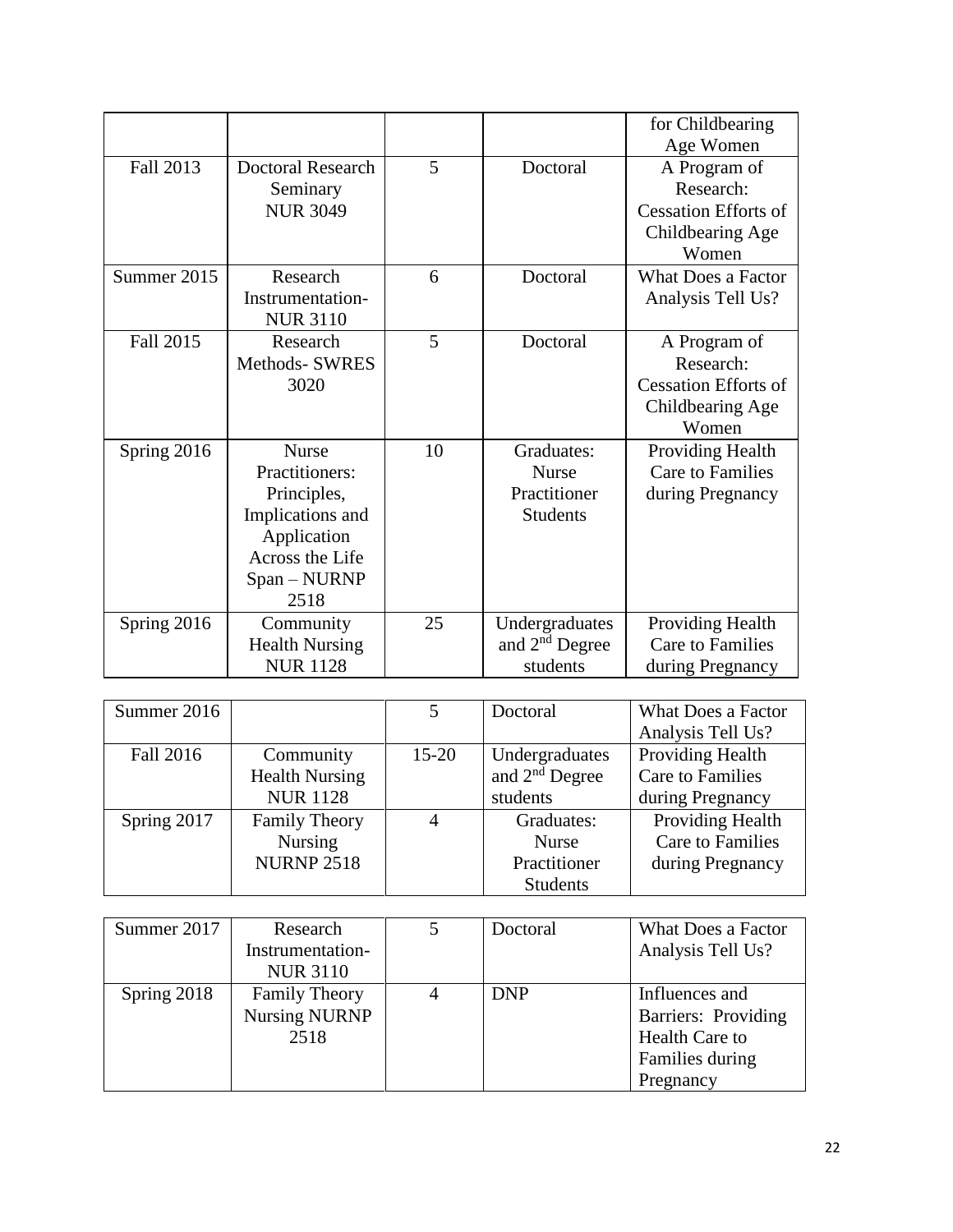# **OTHER MENTORING ACTIVITIES**

| <b>Name of Mentee</b>                 | <b>Nature of the Relationship</b> | <b>Years Involved</b>     |
|---------------------------------------|-----------------------------------|---------------------------|
| Casey Brown                           | <b>Independent Study</b>          | Spring term 2009          |
| Elaina Gilliland                      | <b>Independent Study</b>          | Spring term 2009          |
| Erica Lenzner                         | <b>Independent Study</b>          | Spring term 2009          |
| Tara Smith                            | <b>Nursing Practicum</b>          | Spring term 2009          |
| Sarah Aiken                           | <b>Independent Study</b>          | Fall term 2009            |
| Nicole DeStefano                      | <b>Independent Study</b>          | Fall term 2009            |
| Kathleen Kedziora                     | <b>Independent Study</b>          | Fall term 2009            |
| Jaclyn Shuman                         | <b>Independent Study</b>          | Fall term 2009            |
| Rachel McNeil                         | <b>Independent Study</b>          | Spring term 2010          |
| Laurie Ratica                         | <b>Independent Study</b>          | Fall term 2009            |
| Nicole Rigby                          | <b>Independent Study</b>          | Fall term 2009            |
| Kerry Ryan                            | <b>Independent Study</b>          | Fall term 2009            |
| Jessica Devido                        | <b>Teaching Practicum</b>         | Fall term 2009            |
| <b>Brenda Cassidy</b>                 | <b>Capstone Project</b>           | Spring 2010               |
| Maura Gallagher                       | <b>Independent Study</b>          | Spring 2011               |
| Donna Geraci<br>(Duquesne University) | Preceptor (OB practicum)          | Summer 2011               |
| Emma Kostiak                          | <b>Independent Study</b>          | Fall 2011                 |
| Alicia Lewis                          | <b>Independent Study</b>          | Spring 2012               |
| <b>Susan Bare</b>                     | <b>Research Practicum</b>         | Summer 2012 and Fall 2012 |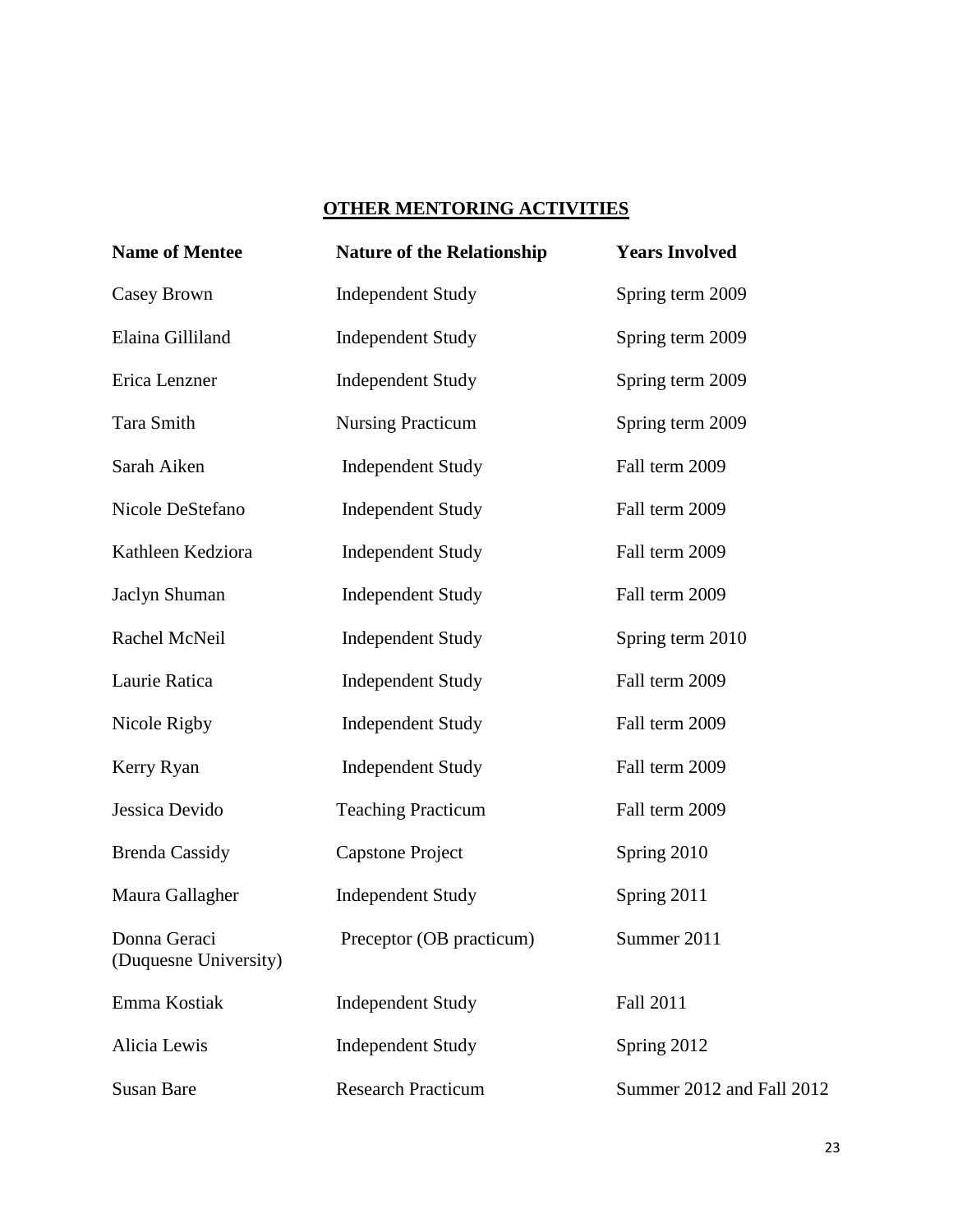| Shinequa Waite          | <b>Undergraduate Research</b>                                                                 | Fall 2012, Spring 2013    |
|-------------------------|-----------------------------------------------------------------------------------------------|---------------------------|
| Danielle Schwartz       | <b>Undergraduate Research</b>                                                                 | Fall 2012, Spring 2013    |
| Linden Wu               | <b>Undergraduate Research</b>                                                                 | Fall 2011 - 2014          |
| <b>Spenser Shaffer</b>  | <b>Independent Study</b>                                                                      | Spring 2014               |
| <b>Rachel Flowers</b>   | <b>Undergraduate Research</b>                                                                 | Fall 2013-Spring 2014     |
| <b>Brittany McBryde</b> | <b>Undergraduate Research</b>                                                                 | Fall 2013-Spring 2014     |
| Aisha Faulkner          | <b>Undergraduate Research</b>                                                                 | Fall 2013-Spring 2014     |
| Kaitlin Freitas         | <b>Independent Study</b>                                                                      | Fall 2014                 |
| Ryndi Gaydos            | <b>Independent Study</b>                                                                      | Fall 2014                 |
| <b>Nicole Fazio</b>     | <b>Undergraduate Research</b>                                                                 | Spring 2015 - Spring 2016 |
| Paige Townsend          | <b>Independent Study</b>                                                                      | Spring 2015               |
| <b>Scott Gormley</b>    | Pittsburgh Science and<br><b>Technology High School</b><br><b>Executive Mentoring Program</b> | Fall 2015                 |
| Juwan Hutchinson        | Pittsburgh Science and<br><b>Technology High School</b><br><b>Executive Mentoring Program</b> | Fall 2015                 |
| <b>Charles Kirksey</b>  | Pittsburgh Science and<br>Technology High School<br><b>Executive Mentoring Program</b>        | Fall 2015                 |
| Xinyi Chen              | <b>Undergraduate Research</b>                                                                 | Spring 2016-Srping 2017   |
| Erin Hickey             | <b>Undergraduate Research</b>                                                                 | Fall 2017 -               |
| <b>Brenda Ross</b>      | <b>Independent Study</b><br>Doctoral<br>University of Texas at Arlington                      | Summer 2018               |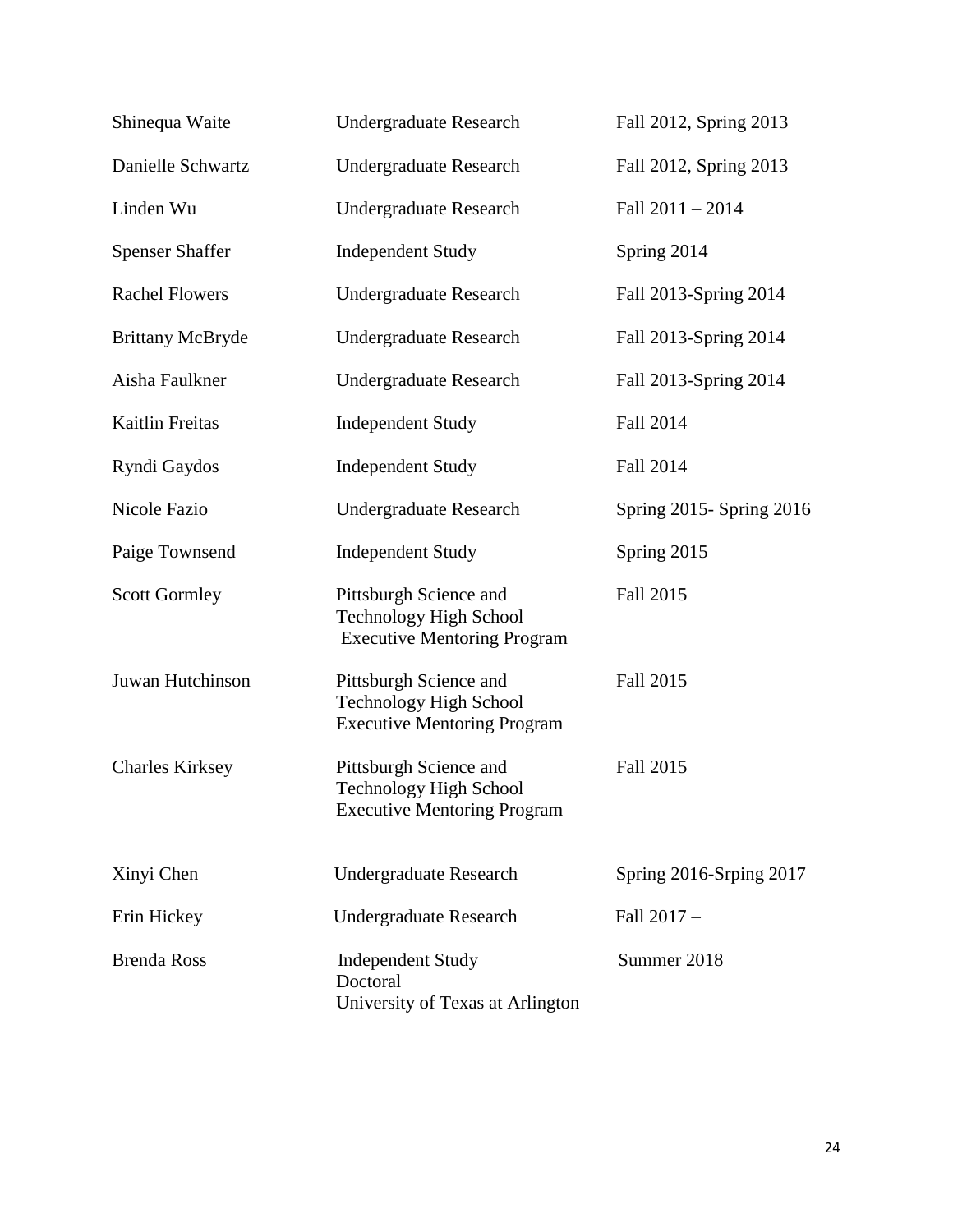# **SERVICE**

#### **School Committees**

Grievance Committee Bylaws PhD Curriculum Budget and Planning Undergraduate Scholarship Graduate Scholarship Website BSN Council Chair Community Engagement Centers – Space Committee Diabetes Youth Prevention Program Task Force

#### **Other Professional Activities**

Pittsburgh Action Against Rape (PAAR) - Work on the 24 hour hotline designed to assist victims of rape and sexual abuse.

Meryiam's High Tea – Work 3 hrs per month with women experiencing addictions/homelessness (2001-2012).

Career Education and Enhancement for Health Care Research Diversity (CEED) Program Fellow, University of Pittsburgh (2009-2010).

Health Equity Leadership Institute Fellow, University of Wisconsin-Madison 2010,. Building Collaborative Research Team

WISE program – North Side Urban Pathway School; 1 hour per month with high school minority girls targeting education and health, 2010 - 2011

6th Grade Mentoring program - Pittsburgh Public School Initiative; 1 hour per week with sixth grade students targeting education, 2010-2011

Academic-Community Partnership NIH Grant Interdisciplinary Advisory Board (IAB), Jessica Burke (PI) U13 funded project with the mechanism designed to encourage interdisciplinary research by building academic-community partnership for community-based participatory research (CBPR), focusing on issues of pregnancy and violence. The board is comprised of representatives from the University of Pittsburgh, Allegheny County Health Department and community organizations. The advisory board will assist in the development of Interdisciplinary Research Partnerships and CBPR research agenda.

Co-Chair, Women's Health Committee, National Black Nurses Association (NBNA)